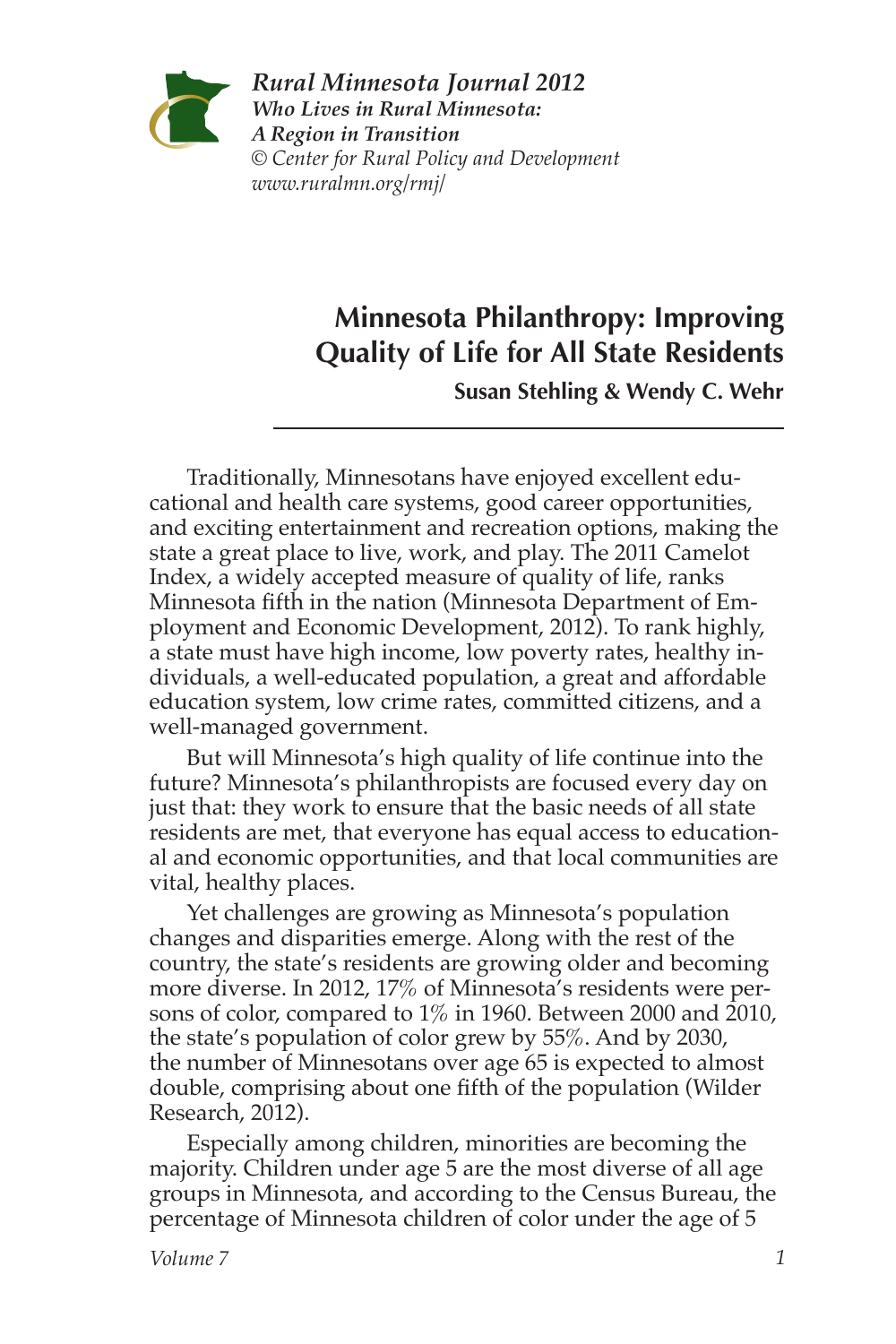jumped from 21% in 2000 to 30% in 2011. In some parts of the state, children of color under age 5 already make up more than 50% of the total. This is true in Mahnomen County in northwest Minnesota (71%), in Nobles County in the southwest  $(60\%)$  and in Ramsey County in the Twin Cities area  $(54\%)$ (Shah, 2012).

And unfortunately Camelot may be but a distant dream for some Minnesota residents. In 2010, 12% of Minnesotans lived in poverty (defined as having an annual income of \$22,000 or less for a family of four). In some rural areas of the state—including the northeast, northwest and west central regions—the poverty rate was even higher. The tough economy, which affected everyone, hit people of color in the state especially hard. The proportion of Minnesota's adults working in 2011 varied significantly by race, ranging from 79% for whites to only 59% for African-Americans and 54% for Native Americans. The 20-percentage-point gap between whites and African-Americans is the largest of any state in the nation (Wilder Research, 2012).

Median income of state residents also varies considerably by race. In 2010, overall median income for Minnesota households was \$55,000 a year. At \$69,000, Asian households fared best, closely followed by white non-Hispanic households at \$58,000. At just under \$27,000, African-American households ranked at the bottom. And Minnesota ranks 49<sup>th</sup> when compared to other states for the size of its gap between white homeowners and homeowners of color (Wilder Research, 2012).

As the state's population grows, diversifies, and ages, how can all residents realize the Camelot dream? The Minnesota Council on Foundations and a member-led task force of community foundations believe that—now, more than ever philanthropy has a significant role to play in maintaining and expanding a high quality of life for all residents of the state.

The following is an overview of the scope of philanthropy in Minnesota, including examples of how charitable giving and community philanthropy enhance every aspect of life throughout the state. Special attention is paid to the growing importance of community foundations to the short- and long-term vitality of rural Minnesota. In 2012, the Minnesota Council on Foundations launched a strategic policy initiative to create a tax credit to spark increased giving to community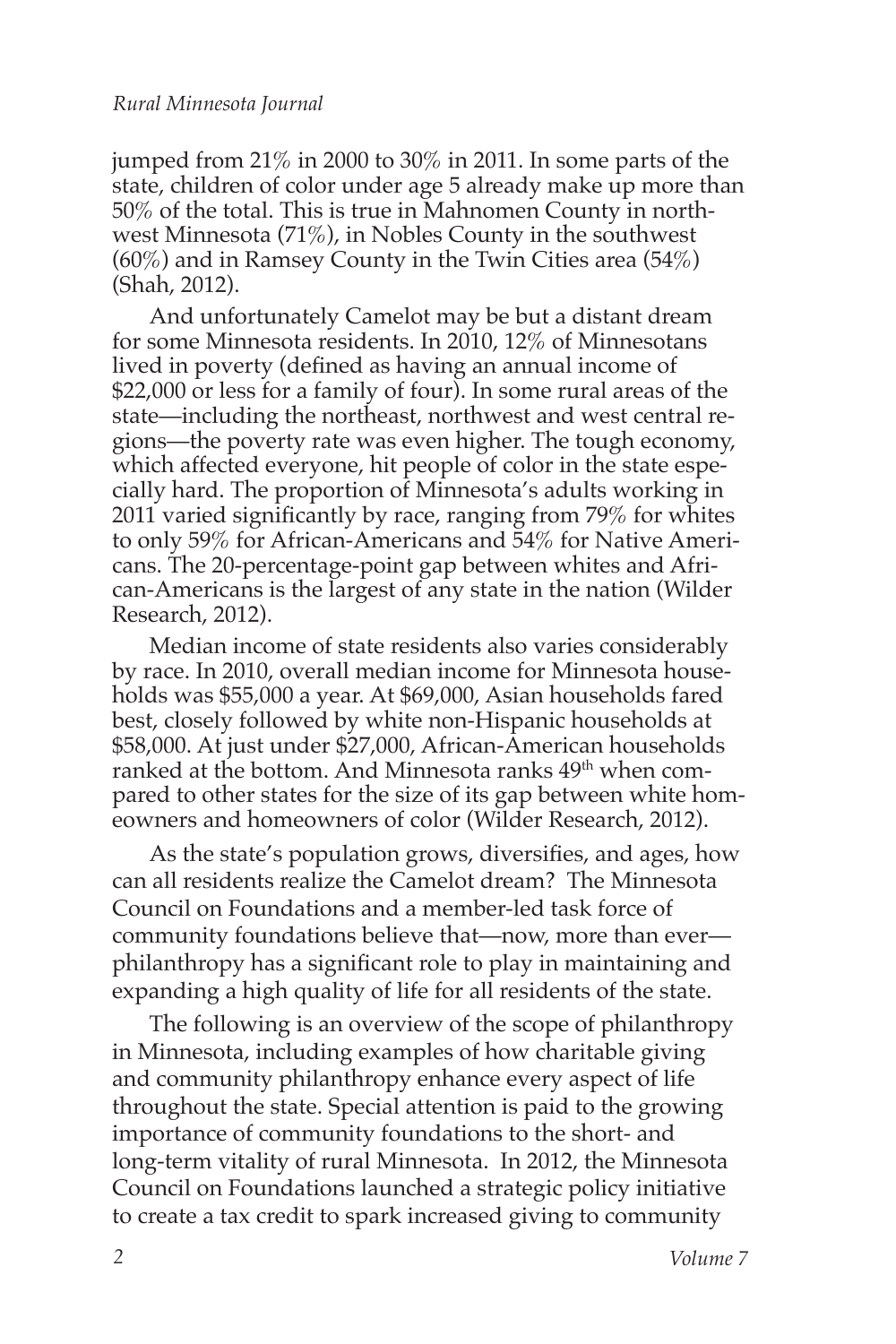foundation endowments. This Endow Minnesota Tax Credit project to expand philanthropy in the state is described in detail.

## **Overview of Minnesota Philanthropy**

The Minnesota Council on Foundation's *Giving in Minnesota, 2011 Edition,* research reports that individuals, foundations, and corporate giving programs in the state gave \$4.9 billion in charitable contributions in 2009 (the latest year for which complete data are available) (Minnesota Council on Foundations, Giving in Minnesota, 2011).

The majority of charitable giving in Minnesota, \$3.6 billion, or 72% of all dollars given in 2009, comes from the generosity of individual donors.1 Despite the lingering effects of 2009's great recession, Minnesotans continued to give, although at lower levels. In fact, individual charitable giving in Minnesota declined 11.3% from 2008 to 2009. Overall, it has declined 17.3% since its high of \$4.3 billion in 2007 (Minnesota Council on Foundations, Giving in Minnesota, 2011).

Corporate, private, and community grantmakers contributed \$1.4 billion or 28% of the 2009 total. Of the 1,470 active grantmakers in the state, 85% were private foundations, 9% were corporate foundations and giving programs, and 6% were community/public foundations.

Private foundations are generally founded by an individual, a group of individuals, or a family, and can be further categorized as a family foundation or a private independent foundation. In a private family foundation, the donor or donor's family is actively involved in management

<sup>&</sup>lt;sup>1</sup> Reporting by the Minnesota Council on Foundations of individual giving information is based on IRS data detailing charitable deductions itemized on individual tax returns. The average contribution per itemized return for Minnesotans in 2009 was \$3,496, down slightly from previous years. The average size of contributions by Minnesotans in 2009 remained below the national average of \$4,191, a long-term trend. This difference has been related historically to Minnesotans itemizing at a higher rate than the national average, a factor that tends to include more individuals with lower charitable giving levels in the average contribution figure for the state. In 2009, 39.6% of Minnesota residents itemized their federal returns; Minnesota ranks seventh out of 50 states for percentage of residents who itemize. Minnesota ranked 24th in 2009 in the percentage of its residents' adjusted gross income given to charity, similar to its ranking in previous years (Minnesota Council on Foundations, Giving in Minnesota, 2011).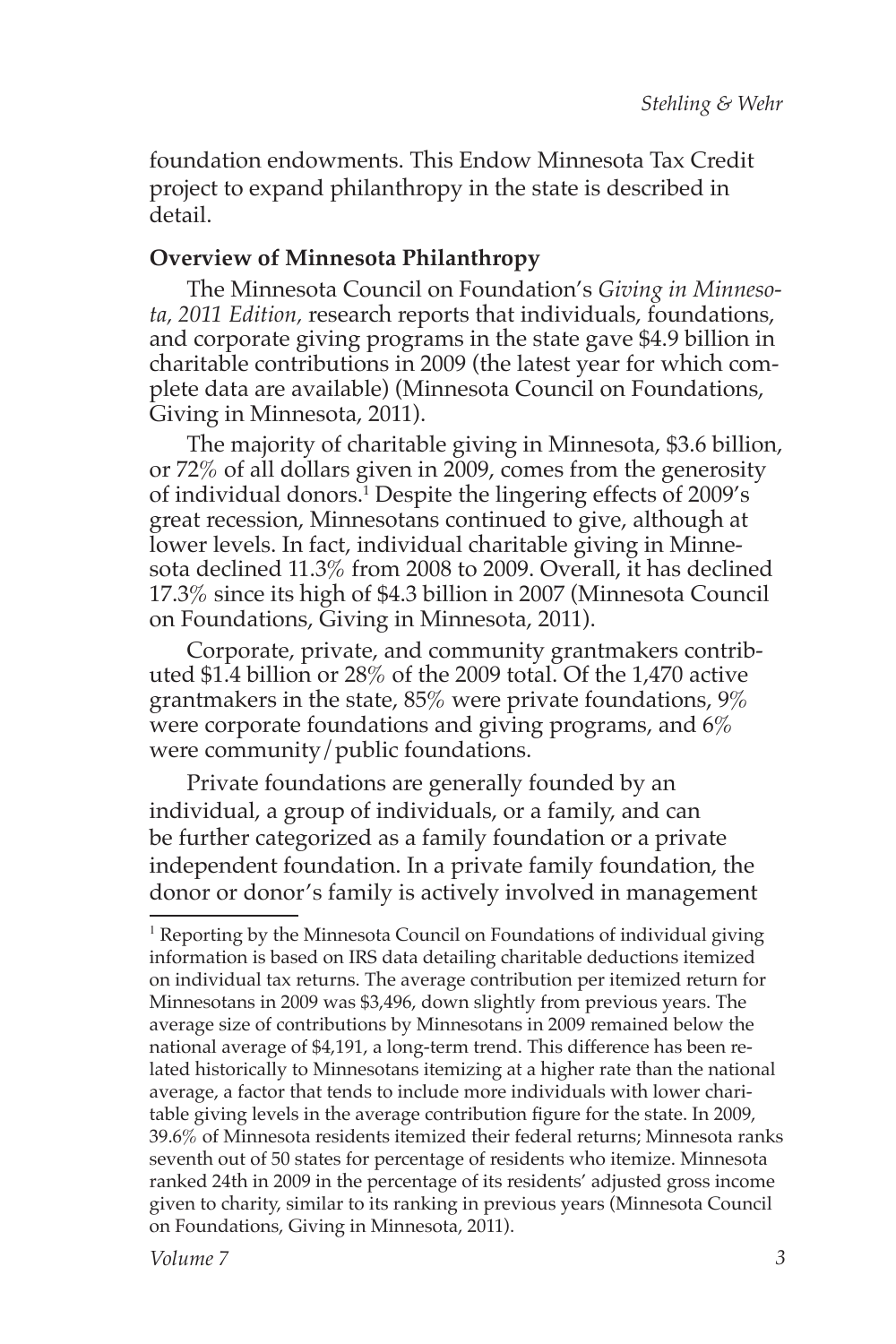of the organization. A private independent foundation has no, or few, family members of the original donor actively involved in governance. In 2009, private foundations (family and independent) gave 42% of grant dollars in Minnesota, a total of \$575.4 million.

Corporate foundations and giving programs are connected to businesses, and their contributions and grants come from corporations' profits. Some corporations establish endowed foundations; others create corporate giving programs that are generally funded through the company's annual budget. In many cases, corporations operate both a foundation and a giving program. Corporate grantmakers gave 46% of grant dollars statewide in 2009, a total of \$630.2 million.

Community/public foundations are publicly supported foundations operated by and for the benefit of a specific community or population, area of interest, or geographic area. They manage a variety of funds on behalf of donors, from unrestricted assets to endowed funds to donor-advised funds. Community/public foundations usually engage in fund development directly with donors. In 2009, community/public foundations accounted for 12% of statewide grant dollars, a total of \$164.4 million. While this overall amount is smaller than that given by private or corporate grantmakers, it is quite significant to rural Minnesota, as discussed below.

|                      | <b>Number</b><br>of Grant-<br>makers | $%$ of<br>Grant-<br>makers | <b>Grants Paid</b> | $%$ of<br><b>Grants</b><br>Paid | <b>Assets</b>   | $%$ of<br><b>Assets</b> |
|----------------------|--------------------------------------|----------------------------|--------------------|---------------------------------|-----------------|-------------------------|
| Private              | 205                                  | 77%                        | \$55,325,608       | 56%                             | \$836,517,745   | 21%                     |
| Community/<br>Public | 36                                   | 13%                        | \$31,011,261       | 31%                             | \$740,800,575   | 18%                     |
| Corporate            | 26                                   | 10%                        | \$12,856,850       | 13%                             | \$2,450,573,973 | 61%                     |
| <b>Total</b>         | 267                                  |                            | \$99,193,719       |                                 | \$4,027,892,293 |                         |

*Table 1: Greater Minnesota grantmakers at a glance, 2009.*

*Source:* Minnesota Council on Foundations, Giving in Minnesota, 2011 Edition.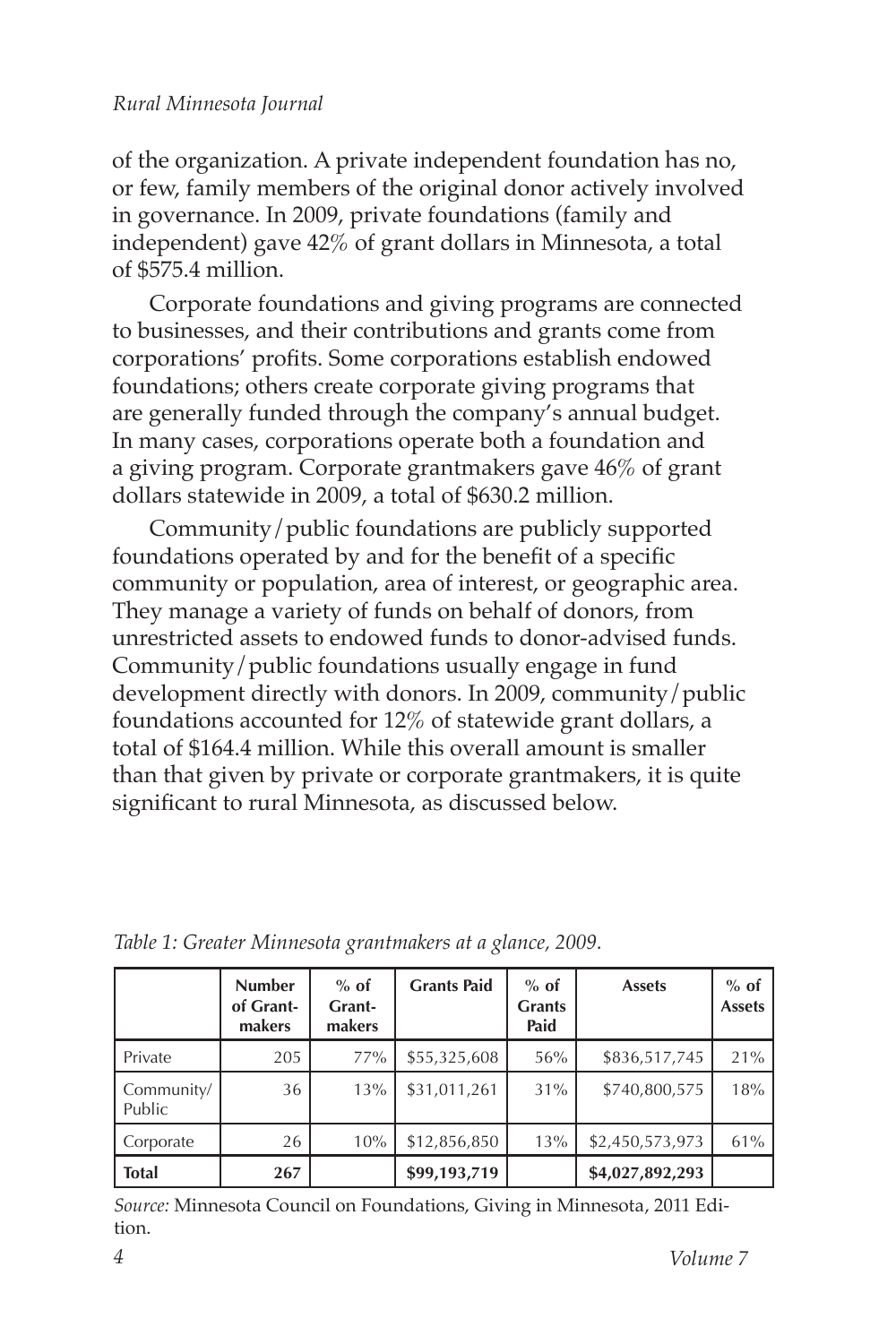### **Importance of Community Grantmaking in Greater Minnesota**

Of the 267 grantmakers located in Greater Minnesota in 2009, 205 (77%) were private foundations, 36 (13%) were community/public foundations, and 26 (10%) were corporate. Among these Greater Minnesota grantmakers, private foundations gave \$55 million (56%), community/public foundations gave \$31 million (31%), and corporate grantmakers gave \$12 million (13%) (Table 1) (Minnesota Council on Foundations, Giving in Minnesota, 2011).

Five of Minnesota's top 50 grantmakers in 2010 were located in Greater Minnesota (Minnesota Council on Foundations, Top Grantmakers, 2011). They were Blandin Foundation, a private independent foundation located in Grand Rapids (20th overall; 1st in Greater Minnesota); The Hormel Foundation, a corporate grantmaker in Austin (35th overall; 2nd in Greater Minnesota); Central Minnesota Community Foundation in St. Cloud (42ndoverall; 3rd in Greater Minnesota); Andreas Foundation, a private family foundation in Mankato (46th overall; 4th in Greater Minnesota); and Mayo Clinic, a corporate grantmaker in Rochester (47th overall; 5th in Greater Minnesota) (Table 2, next page) (Minnesota Council on Foundations, Top Grantmakers, 2011).

To produce its *Giving in Minnesota* research, each year the Minnesota Council on Foundations completes an in-depth analysis of giving data from a sample of 100 of Minnesota's largest grantmakers by grants paid. In 2009, MCF analyzed 24,782 grants of \$2,000 or more, which totaled \$920.8 million, or 67% of all grantmaking in the state (Minnesota Council on Foundations, Giving in Minnesota, 2011).

Based on analysis of the overall *Giving in Minnesota* sample data, slightly less than half (48%) of the dollars given by Minnesota grantmakers in 2009 went to organizations serving Minnesota. But when community/public foundation data are segmented from private and corporate data, the percentage is markedly different. In 2009 community/public grantmakers gave 78% of their grant dollars to organizations serving Minnesota (Table 3) (Minnesota Council on Foundations, Giving in Minnesota, 2011). For this and other reasons, the Minnesota Council on Foundations is pursuing the Endow Minnesota Tax Credit initiative. The goal of this initiative is to increase charitable giving to community foundation endowments, which

*Volume 7*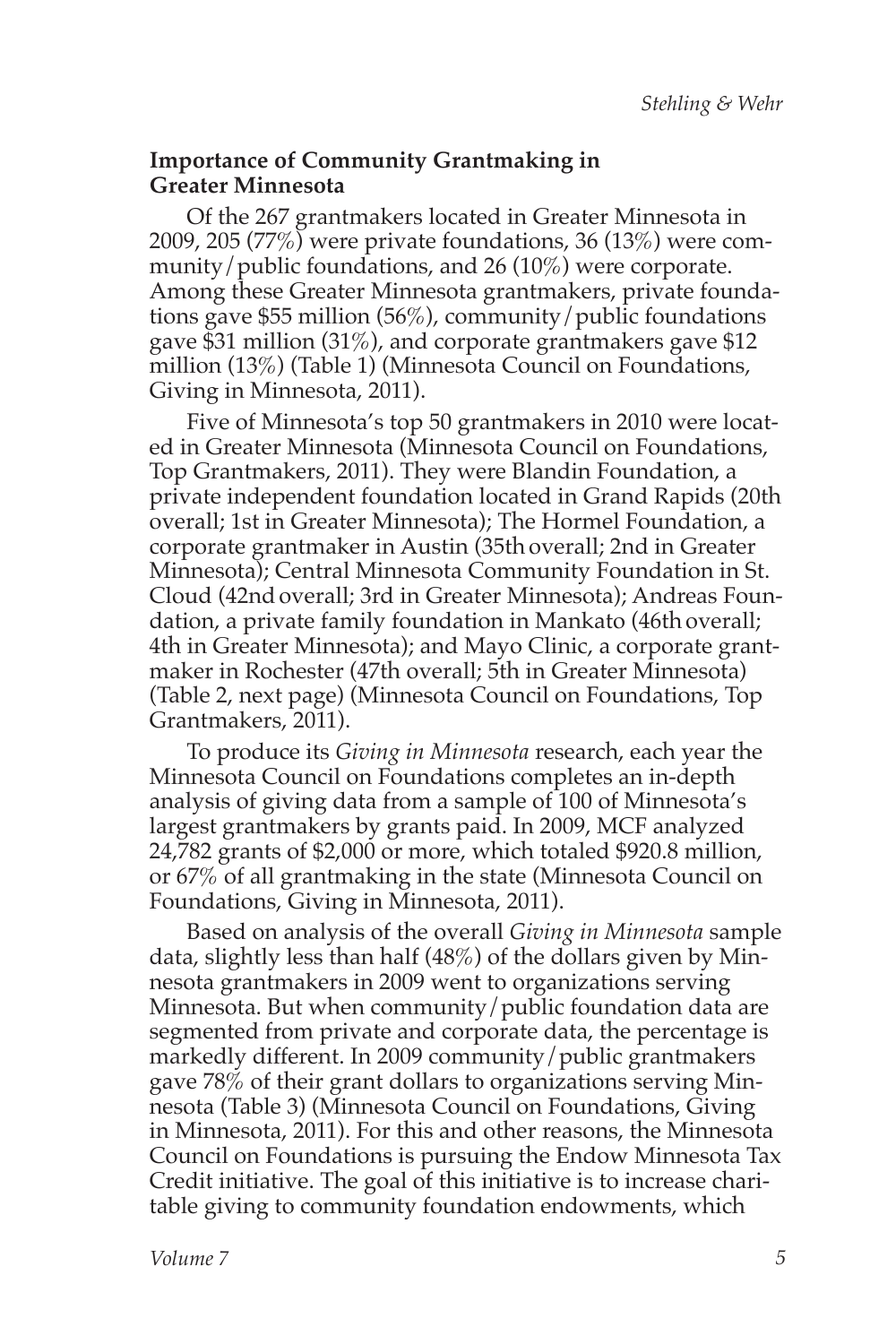| Foundation/<br><b>Corporate Giving</b><br>Program                     | <b>Grantmaker Type</b>         | City            | Grants/PRIs/<br>Corporate<br>Giving | <b>Fiscal</b><br><b>Year End</b> |
|-----------------------------------------------------------------------|--------------------------------|-----------------|-------------------------------------|----------------------------------|
| <b>Blandin Founda-</b><br>tion                                        | Private Foundation             | Grand<br>Rapids | \$17,604,209                        | 12/31/10                         |
| The Hormel Foun-<br>dation                                            | Community/Public<br>Foundation | Austin          | \$6,417,669                         | 11/30/10                         |
| Central Minnesota<br>Community Foun-<br>dation                        | Community/Public<br>Foundation | St. Cloud       | \$4,499,331                         | 6/30/10                          |
| Andreas Founda-<br>tion                                               | Private Foundation             | Mankato         | \$3,182,925                         | 11/30/10                         |
| Mayo Clinic                                                           | Corporate Grant-<br>maker      | Rochester       | \$3,100,000                         | 12/31/10                         |
| Federated Insur-<br>ance Foundation,<br>lnc.                          | Corporate Grant-<br>maker      | Owatonna        | \$2,790,600                         | 12/31/10                         |
| L. and N. Andreas<br>Foundation                                       | Private Foundation             | Mankato         | \$2,365,290                         | 12/31/10                         |
| <b>West Central</b><br>Initiative                                     | Community/Public<br>Foundation | Fergus Falls    | \$2,234,117                         | 6/30/10                          |
| Duluth Superior<br>Area Community<br>Foundation                       | Community/Public<br>Foundation | Duluth          | \$1,954,680                         | 12/31/10                         |
| Rochester Area<br>Foundation                                          | Community/Public<br>Foundation | Rochester       | \$1,867,925                         | 12/31/10                         |
| Southwest Initia-<br>tive Foundation                                  | Community/Public<br>Foundation | Hutchinson      | \$1,655,393                         | 6/30/10                          |
| Northwest Minne-<br>sota Foundation                                   | Community/Public<br>Foundation | Bemidji         | \$1,546,114                         | 6/30/10                          |
| <b>Grand Rapids</b><br>Area Community<br>Foundation                   | Community/Public<br>Foundation | Grand<br>Rapids | \$1,492,000                         | 12/31/10                         |
| Marshall H. and<br>Nellie Alworth<br>Memorial Fund                    | Private Foundation             | Duluth          | \$1,470,250                         | 12/31/10                         |
| American Center<br>Community/Public<br>Foundation<br>for Philanthropy |                                | Northfield      | \$1,397,929                         | 12/31/10                         |

*Table 2: Top 15 Greater Minnesota Grantmakers by Grants Paid, 2010.*

Source: Minnesota Council on Foundations.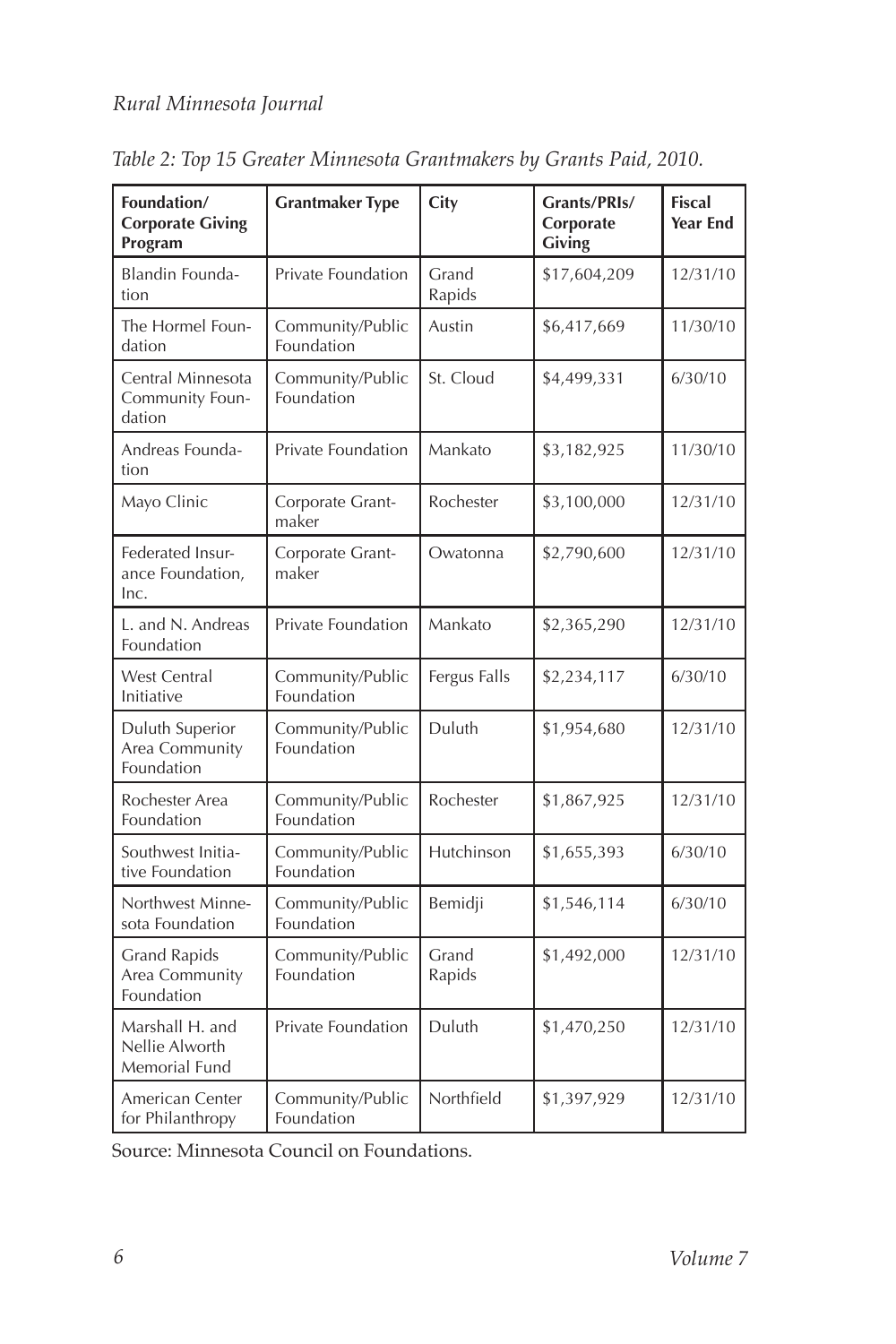|                            | Private                               |       | Corporate                             |       | Community/<br>Public                  |       | Overall                               |       |
|----------------------------|---------------------------------------|-------|---------------------------------------|-------|---------------------------------------|-------|---------------------------------------|-------|
|                            | Grant<br><b>Dollars</b><br>(millions) | Share | Grant<br><b>Dollars</b><br>(millions) | Share | Grant<br><b>Dollars</b><br>(millions) | Share | Grant<br><b>Dollars</b><br>(millions) | Share |
| <b>Twin Cities</b>         | \$134.6                               | 33%   | \$90.5                                | 23%   | \$51.6                                | 44%   | \$276.7                               | 30%   |
| Greater<br>Minnesota       | \$50.3                                | 12%   | \$14.9                                | $4\%$ | \$28.9                                | 24%   | \$94.1                                | 10%   |
| Minnesota<br>Statewide     | \$37.8                                | 9%    | \$24.0                                | 6%    | \$12.5                                | 11%   | \$74.3                                | 8%    |
| <b>Minnesota</b><br>Total  | \$222.8                               | 55%   | \$129.5                               | 33%   | \$93.0                                | 78%   | \$445.2                               | 48%   |
| Areas Outside<br>Minnesota | \$136.1                               | 33%   | \$155.5                               | 39%   | \$19.5                                | 16%   | \$311.0                               | 34%   |
| National                   | \$29.6                                | $7\%$ | \$87.9                                | 22%   | \$2.8                                 | 2%    | \$120.3                               | 13%   |
| International              | \$19.2                                | $5\%$ | \$21.7                                | $5\%$ | \$3.4                                 | $3\%$ | \$44.3                                | $5\%$ |

*Table 3: Share of grant dollars to geographic service area by grantmaker type, 2009.\** 

\*Due to rounding, figures may not add up to 100%.

Based on grants of \$2,000 or more made by a sample of 100 of the largest grantmakers in Minnesota.

Source: Minnesota Council on Foundations, Giving in Minnesota, 2011 Edition.

would in turn make it possible to increase grantmaking to rural Minnesota communities.

Returning to the overall 2009 *Giving in Minnesota* sample data, analysis shows that grant dollars given specifically to benefit only Greater Minnesota—defined as grants made to a program or organization that serves a specific city, county, or region within Minnesota but outside the Twin Cities metropolitan area and not serving the entire state—were 10% of the total, or \$94 million. Grant dollars given to benefit Minnesota statewide were an additional 8%, or \$74 million (Table 3) (Minnesota Council on Foundations, Giving in Minnesota, 2011).

In addition to analyzing the *Giving in Minnesota* sample data by geographic service area, the Minnesota Council on Foundations also examines intended beneficiary groups.2 In

<sup>&</sup>lt;sup>2</sup> In the 2009 sample, major beneficiary groups were identified when the intended beneficiary was clearly articulated in the grant description or was clear from the name and purpose of the recipient organization. Because many of the coded grants lacked that detailed description of purpose, just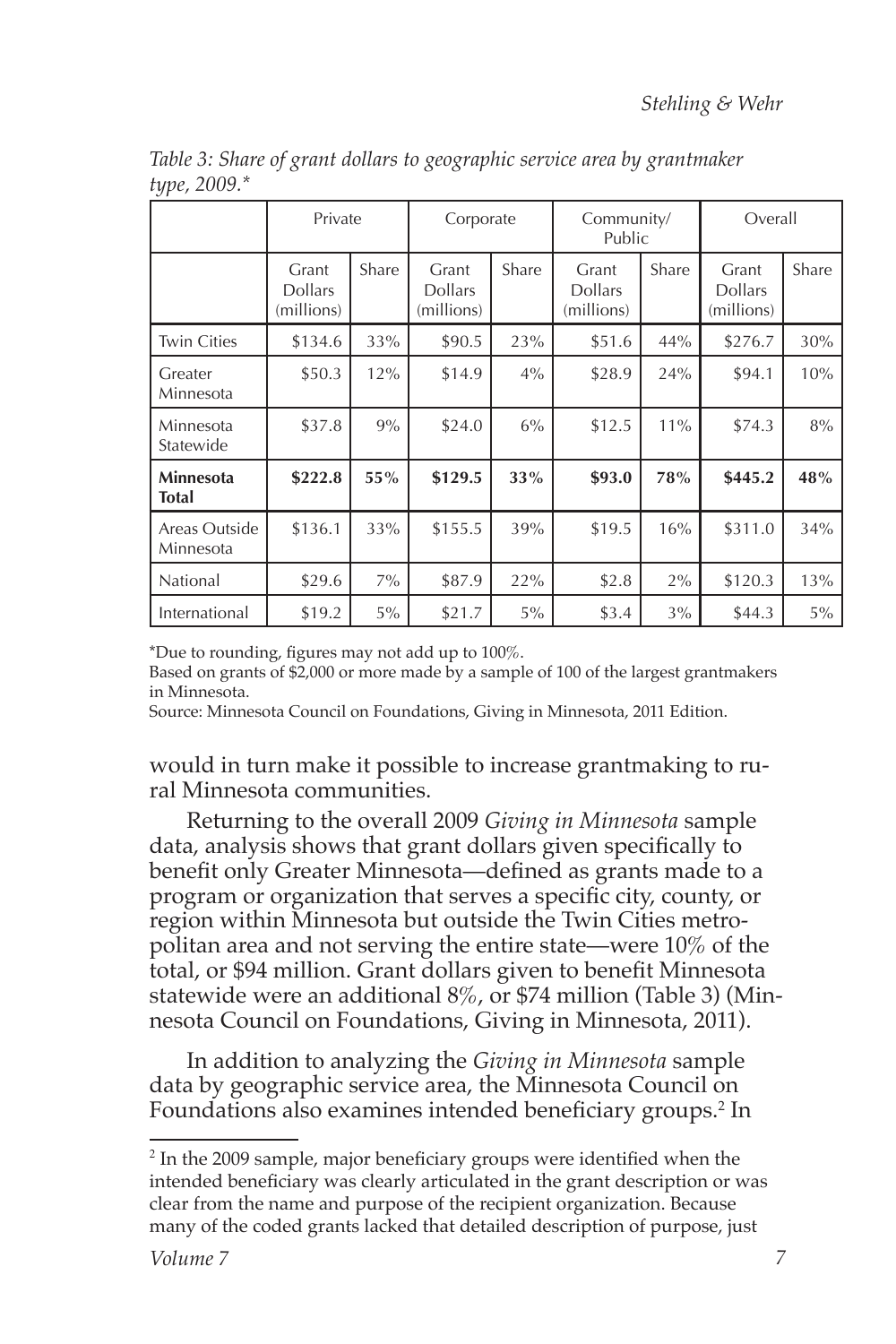2009, grantmakers included in the sample gave grant dollars to beneficiaries in Greater Minnesota as follows: 15.1% to children and youth, 9.3% to adults, 9.0% to poor/economically disadvantaged, 6.4% to Native Americans/American Indians, and 5% to aging/elderly/senior citizens (Table 4) (Minnesota Council on Foundations, Giving in Minnesota, 2011).

## **Individual Generosity Linked to Community Philanthropy**

As stated above, the majority of charitable giving in Minnesota—72% of all dollars given in 2009—comes directly from the generosity of individual donors. Individual giving and community philanthropy are both vital to rural Minnesota. As Baby Boomers in Greater Minnesota age, retire, and make endof-life decisions, they are faced with important choices about disposition of their assets—whether they be farmland, businesses, or other financial resources. These long-time residents of their communities readily recognize the essential value of their area's nonprofits, schools, and religious groups. So, in addition to wanting to provide for their families, they often have great interest in giving back to the communities that nurtured them.

Community legacy stories are reported frequently in Minnesota. Just one example is the *Star Tribune* story on the life and legacy of Harvey Ordung, a lifelong bachelor farmer who lived in rural Luverne in Rock County. When he died in 2007 at the age of 84, he left behind a \$9.3 million estate, assets he had carefully accumulated over a lifetime of modest living and wise investing. He left nearly half of his fortune—more than \$4.5 million—to 12 nonprofits in his home county (Miller, 2009).

## **Future Transfer of Wealth May Boost Rural Communities**

Ordung's gift is notable for its size, but stories such as his will become increasingly common, according to the 2010 Minnesota Generational Transfer of Wealth (TOW) study. Between 2011 and 2030, an entire generation of Baby Boomers will reach retirement age and beyond. The TOW research indicates that more than \$47.9 billion will transfer from one generation to the next in these two decades, and that total is projected to include \$23.5 billion in Greater Minnesota (Lubov, 2011). Minnesotans

over half (56%) of the 2009 grants could be assigned to a specific beneficiary group other than the general public/unspecified category (Minnesota Council on Foundations, Giving in Minnesota, 2011).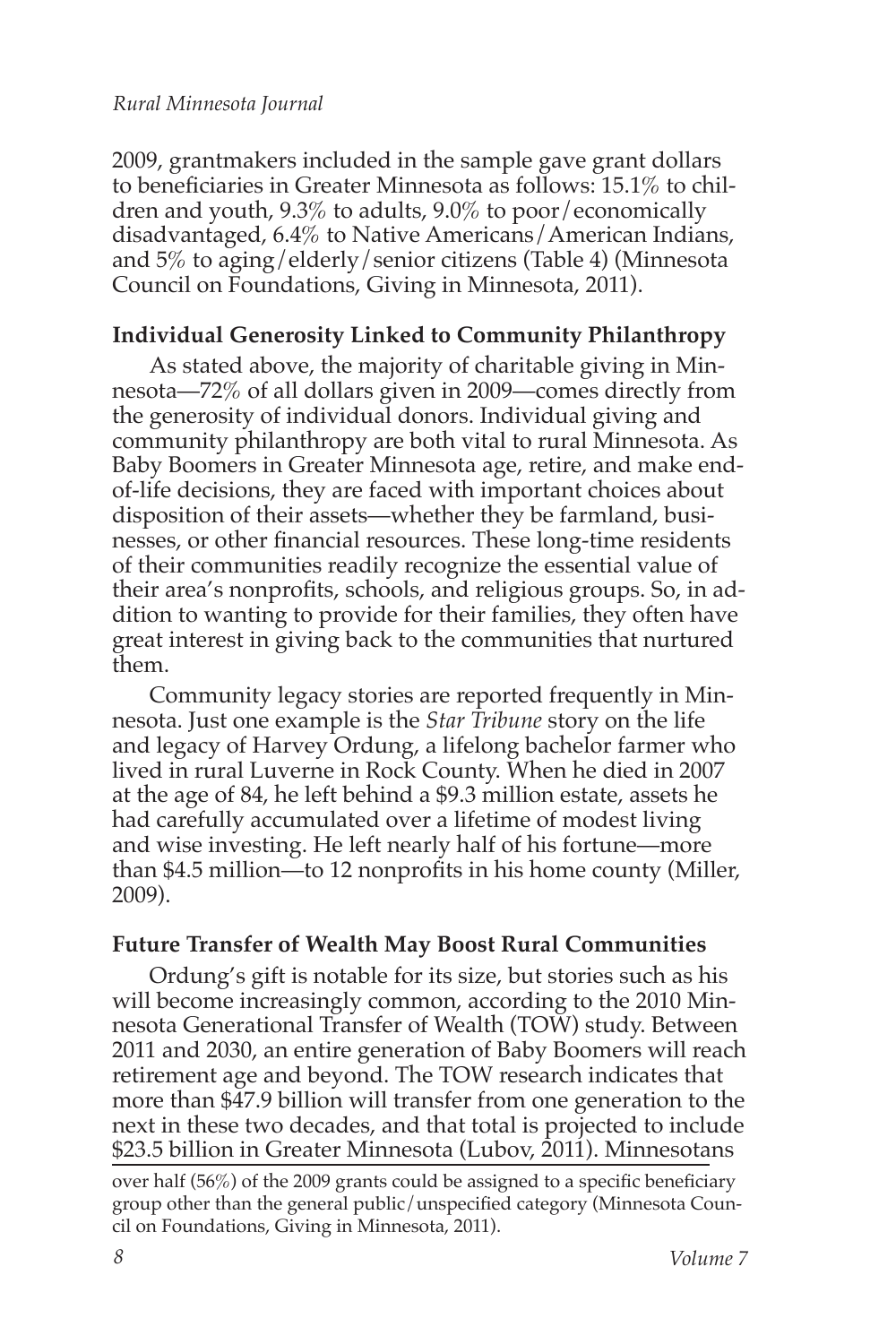|                                                        | <b>Grant Dollars</b> | <b>Share</b> |
|--------------------------------------------------------|----------------------|--------------|
| Adults                                                 | \$9,035,601          | 9.3%         |
| African Americans/Blacks                               | \$209,370            | 0.2%         |
| Aging/Elderly/Senior Citizens                          | \$4,811,947          | 5.0%         |
| Asians/Pacific Islanders                               | \$40,000             | $0.0\%$      |
| Children and Youth                                     | \$14,568,518         | 15.1%        |
| Crime/Abuse Victims                                    | \$550,463            | 0.6%         |
| People with Disabilities                               | \$117,201            | 0.1%         |
| Ethnic/Racial Minorities - Other Specified<br>Group(s) | \$0                  | $0.0\%$      |
| Ethnic/Racial Populations - General                    | \$43,500             | $0.0\%$      |
| Gay/Lesbian/Bisexual/Transgender                       | \$12,500             | $0.0\%$      |
| General Public/Unspecified                             | \$46,727,583         | 48.3%        |
| Hispanics/Latinos                                      | \$104,500            | 0.1%         |
| Homeless                                               | \$335,770            | 0.3%         |
| Immigrants/Newcomers/Refugees                          | \$854,455            | 0.9%         |
| Men and Boys                                           | \$171,310            | 0.2%         |
| People with Mental/Emotional Disabilities              | \$487,666            | 0.5%         |
| Migrant Workers                                        | \$86,296             | 0.1%         |
| Military/Veterans                                      | \$37,325             | 0.0%         |
| Native Americans/American Indians                      | \$6,156,132          | 6.4%         |
| Offenders/Ex-Offenders                                 | \$95,000             | 0.1%         |
| <b>Other Minorities</b>                                | \$0                  | $0.0\%$      |
| Other Named Groups                                     | \$2,451,109          | 2.5%         |
| People with HIV/AIDS                                   | \$24,500             | $0.0\%$      |
| People with terminal illness                           | \$189,000            | 0.2%         |
| Poor/Economically Disadvantaged                        | \$8,704,918          | $9.0\%$      |
| Single Parents                                         | \$0                  | $0.0\%$      |
| Substance Abusers                                      | \$144,354            | 0.1%         |
| Women and Girls                                        | \$695,329            | 0.7%         |
| <b>Total</b>                                           | \$96,654,347         | 100%         |

*Table 4: Beneficiaries of grants made to Greater Minnesota, 2009.*

Based on grants of \$2,000 or more made by a sample of 100 of the largest grantmakers in Minnesota.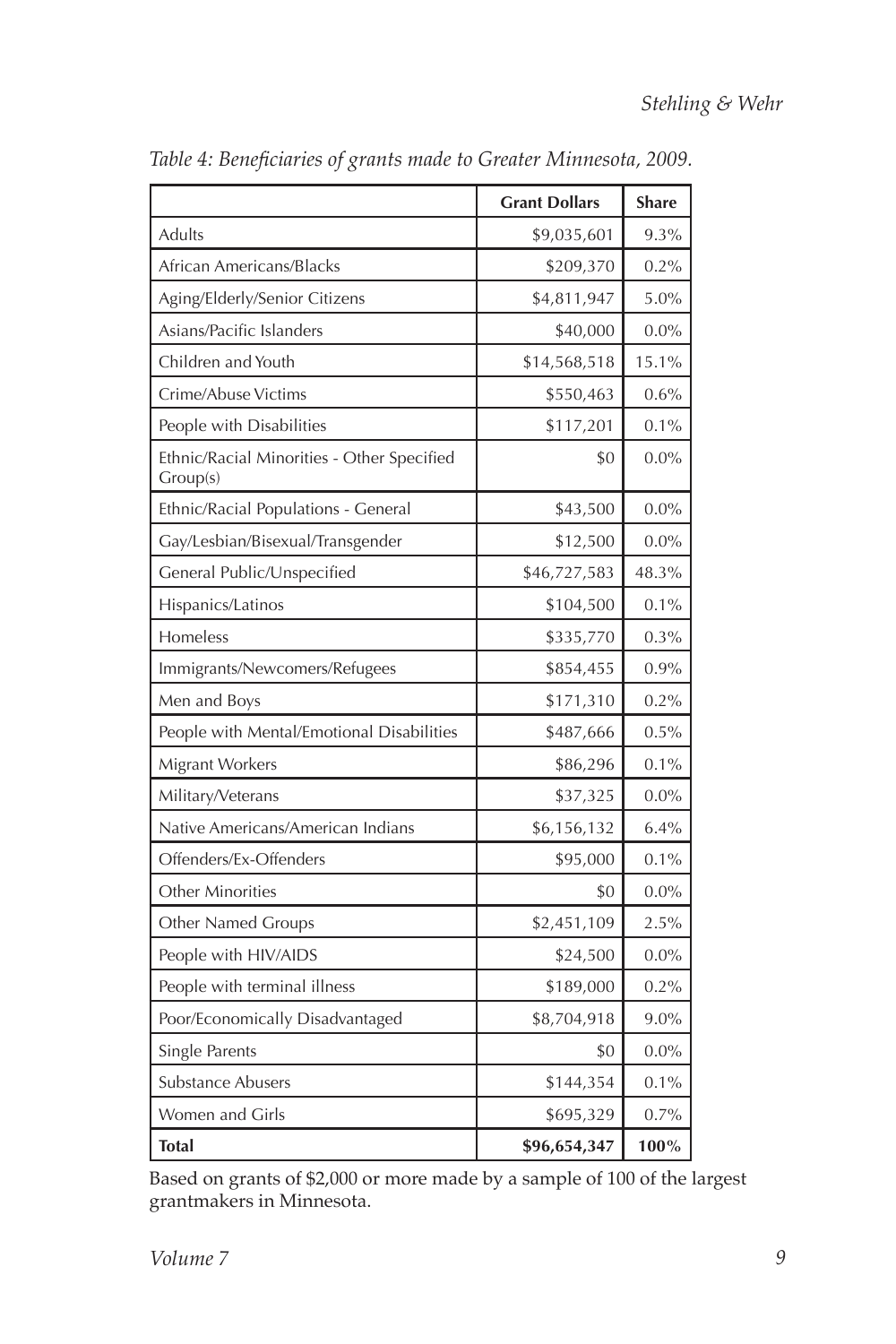| Region                 | <b>Total</b> |
|------------------------|--------------|
| Twin Cities Metro Area | \$24,391     |
| Southern               | \$7,037      |
| Central                | \$5,766      |
| Southwest              | \$3,804      |
| Northeast              | \$3,351      |
| <b>West Central</b>    | \$2,026      |
| Northwest              | \$1,557      |
| <b>Grand Total</b>     | \$47,931     |

*Table 5: Projected Minnesota Transfer of Wealth from 2011 to 2030 (in millions of dollars).*

Source: Lubov, Andrea, Ph.D. (2011). Minnesota Generational Transfer of Wealth Study. Minnesota Initiative Foundations and Minnesota Council on Foundations. Minneapolis, MN.



*Figure 1: Projected transfer of wealth for Greater Minnesota regions, 2011-2030.*

with a wide range of asset levels will have a once-in-a-lifetime opportunity to gift a portion of their wealth to the hometown causes about which they care the most.

The TOW studies conducted in Minnesota and other states were inspired by the national research article *Millionaires at the Millennium,* written by Boston College's Center on Wealth and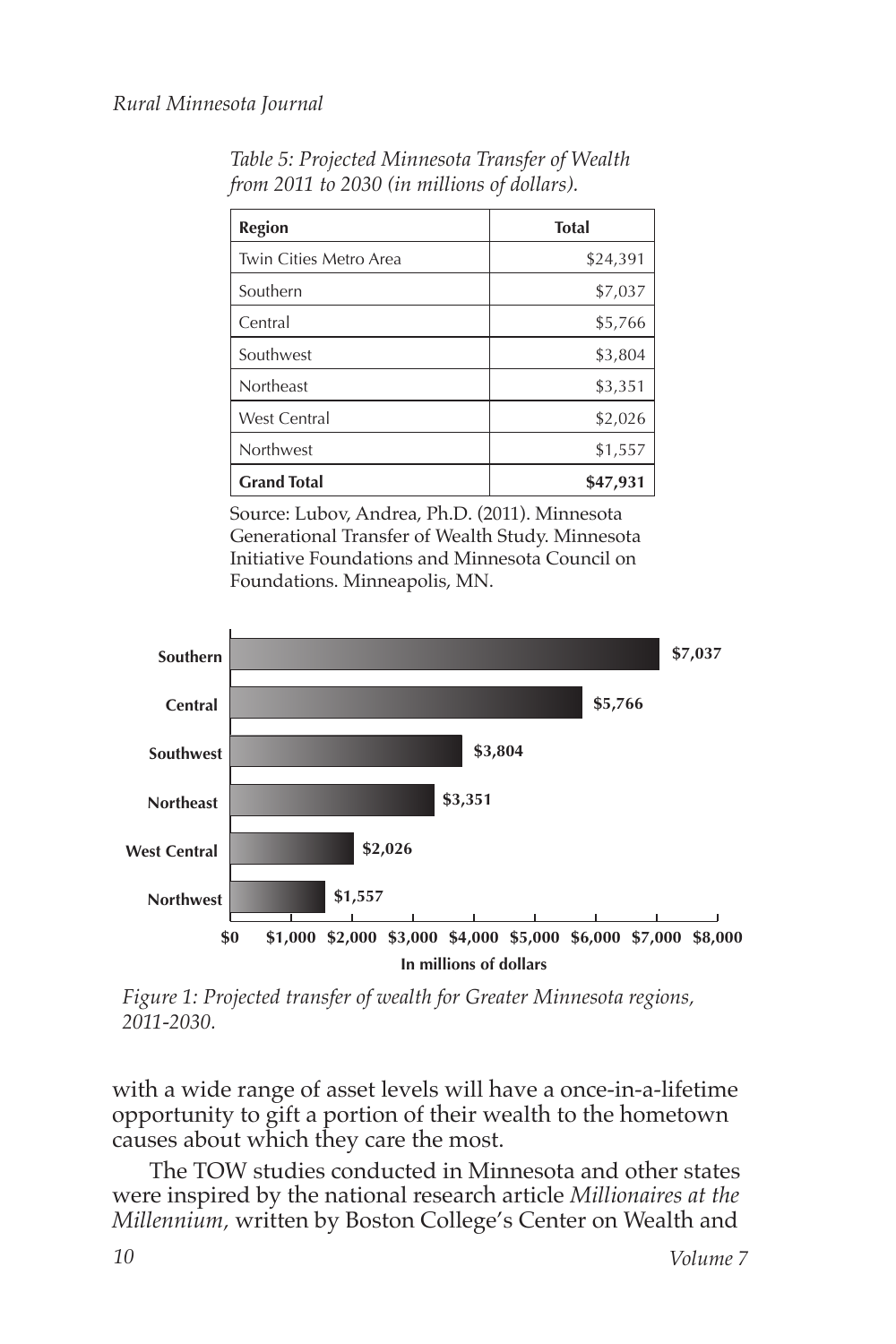Philanthropy directors John Havens and Paul Schervish (Havens & Schervish, 1999). Havens and Schervish found that as much as \$41 trillion will pass from one generation to another between 2000 and 2050. Five Minnesota foundations asked Andrea Lubov, a Minneapolis economist, to create an economic model of generational wealth transfer from 2000 to 2030 in each county of this state. They believed that having countylevel data would help nonprofit leaders understand the scope of potential estate gifts and how those resources might affect their ability to provide needed services to maintain healthy local communities.

Lubov used state and county demographic information coupled with Federal Reserve studies to estimate the wealth that could be held by the last surviving spouse. Mortality tables established the rate that this wealth could be passed on to the next generation. This wealth transfer number was isolated from other study data to create a chart of wealth transfer over each five-year period from 2011 to 2030 (Table 5 and Figure 1).

Completed for all counties in July 2010, the study used data from the 2000 Census with projections into the year 2030. While the research data go back to 2000, the information is useful for future forecasts. The study is already expanding philanthropy in regions that first completed the research. Once individuals understand the magnitude of wealth transfer from one generation to the next, they become more thoughtful about and open to dedicating a portion of their estate assets to sustain their favorite charities. Nonprofit leaders use the TOW data to encourage loyal donors to consider bequests and planned gifts as a way to build endowments and dedicated funds. Professional advisors share information with their clients about charities that collaboratively use the TOW information.

Certainly not all of the inherited assets will be gifted to charities; but the *Millionaires at the Millennium* study indicates that donors have a history of making significant gifts to charity through their estate when their wealth is being transferred to the next generation. The study shows that donors with high net worth will donate a higher percentage of their estate than will donors with a relatively small estate, but the average rate for all donors is 15%. In Minnesota, charitable organizations have set a modest goal of identifying estate or planned gifts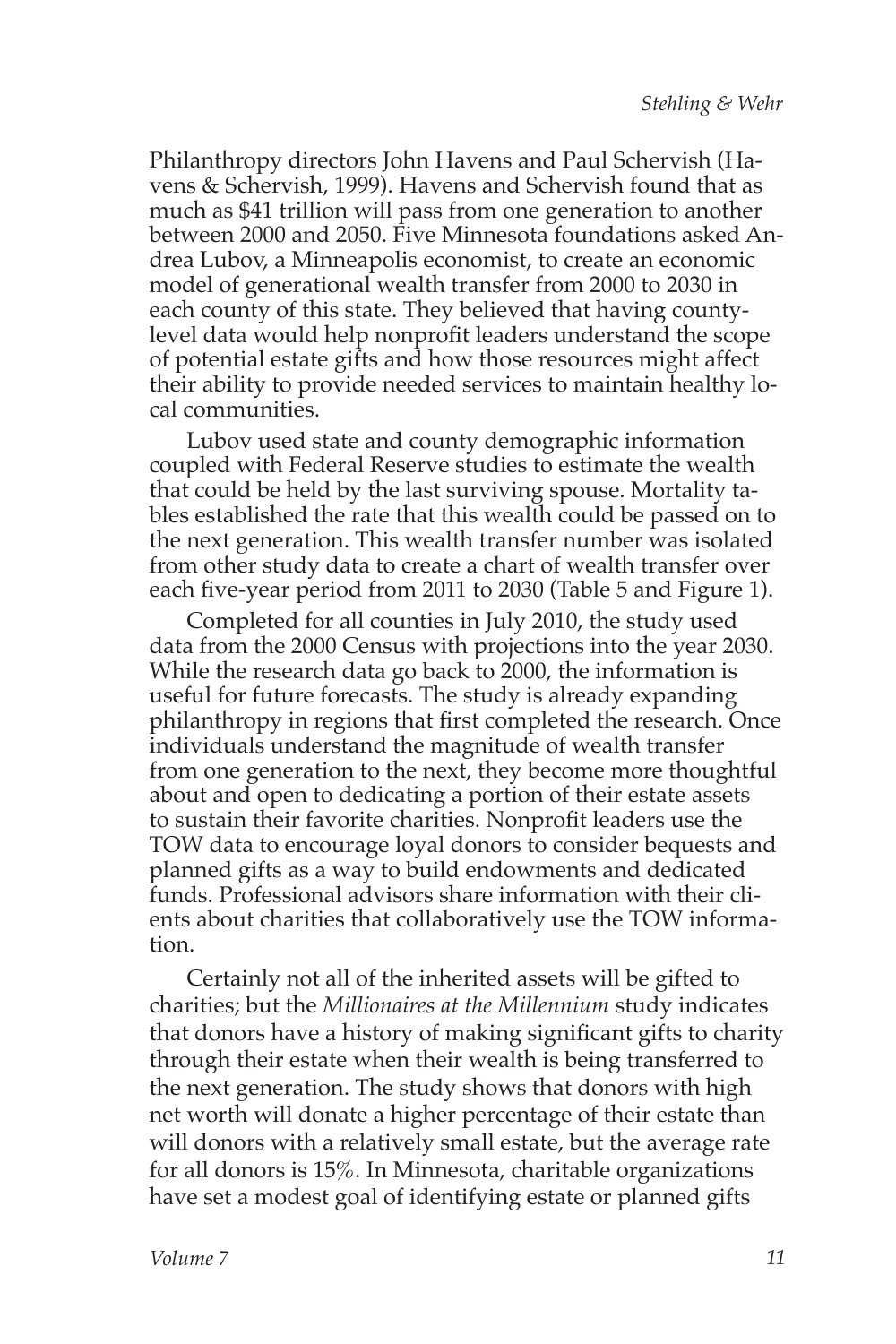equal to 5% of the wealth transferred in each five-year period in each county. While this goal may not be fully realized, it illustrates the impact that these gifts could have on rural Minnesota.

## **Endow Minnesota Tax Credit Designed to Foster Community Philanthropy**

In 2012, the Minnesota Council on Foundations launched a strategic policy initiative to create a tax credit to spark increased giving to community foundation endowments. The Endow Minnesota Tax Credit bills were introduced with bipartisan support from both rural and Twin Cities legislators<sup>3</sup> in the Minnesota House and Senate during the 2012 legislative session. The bill will be reintroduced in 2013 as well.

The Endow Minnesota Tax Credit initiative sits squarely at the intersection of individual giving, community philanthropy, and the future of rural Minnesota. The intention of the Endow Minnesota legislation is to give Minnesotans an even greater incentive to donate to their community foundations' permanent endowments. The funds from these endowments would then be used to support and sustain local economies, families, and charitable causes (www.mcf.org/endowmn).

The Endow Minnesota legislation would provide a tax credit to individuals, families, and businesses with a wide range of asset levels for contributing between \$100 and \$100,000 to a qualified community foundation. To qualify, a community foundation would be required to meet generally accepted community foundation standards, to be located in Minnesota, and to make grants to benefit people living in the state's rural towns and urban neighborhoods.

Evolution of the Minnesota proposal has drawn heavily on a similar successful measure in Iowa. Endow Iowa encourages Iowa taxpayers to donate to permanent endowment funds at

<sup>&</sup>lt;sup>3</sup> In the House, chief author Representative Roger Crawford (Republican, district 08B, Mora) and co-authors Representatives Tom Rukavina (DFL, district 05A, Virginia) and Greg Davids (Republican, district 31B, Preston) introduced bill H.F. No. 2998 (Minnesota State Legislature, House, 2012). In the Senate, chief author Senator John Carlson (Republican, district 4, Bemidji) and co-authors Senators Julie Rosen (Republican, district 24, Fairmont), James Metzen (DFL, district 39, South St. Paul) and Jeff Hayden (DFL, district 61, Minneapolis) introduced bill S.F. No. 2605 (Minnesota State Legislature, Senate, 2012).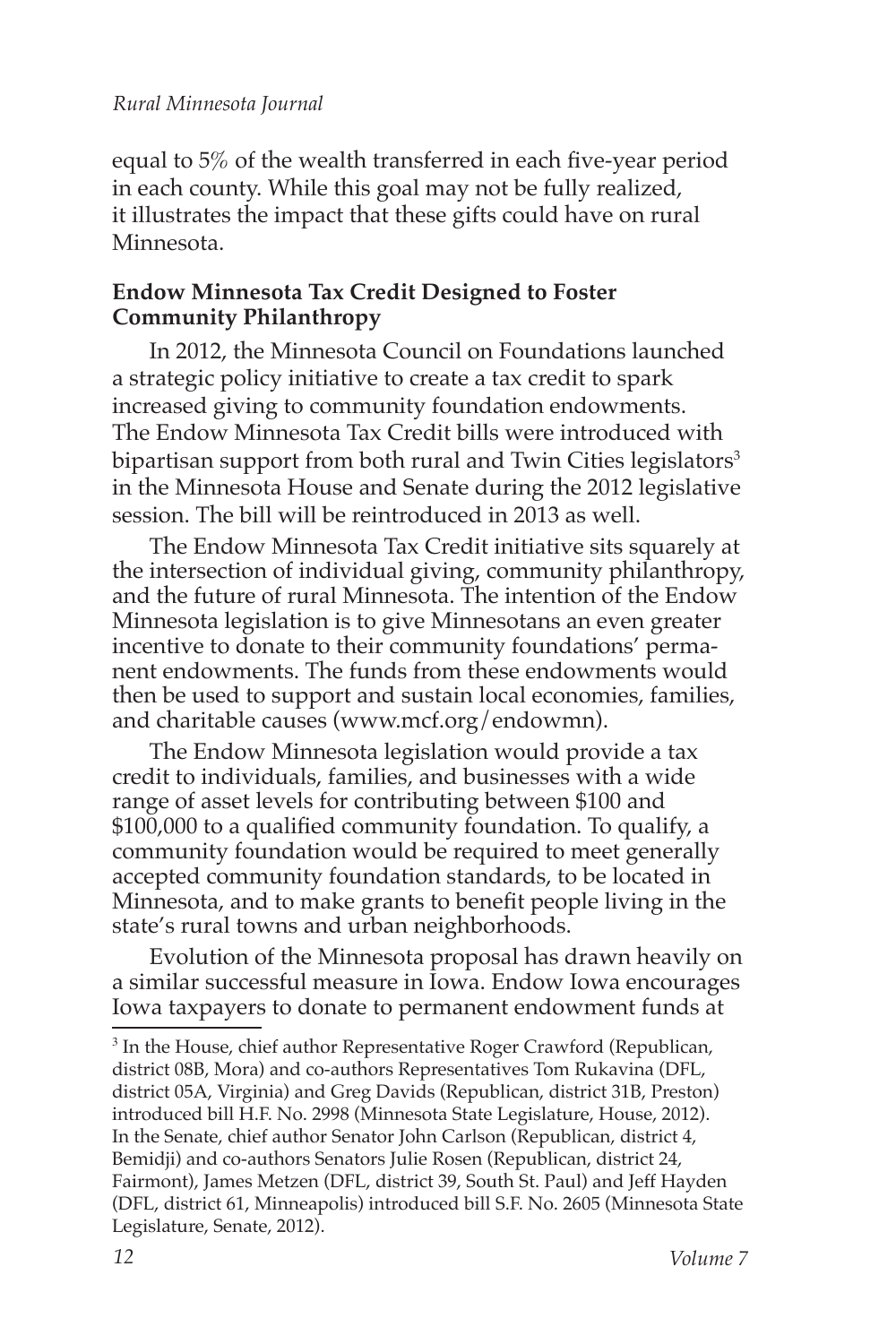qualified community foundations to benefit charitable purposes in the state. Gifts are eligible for a 25% state tax credit, in addition to federal charitable deductions. The Iowa Council of Foundations offers an online tax calculator that illustrates the potential tax savings and the long-term impact of giving to an endowed fund: the value to the donor and to the local community (www.iowacommunityfoundations.org).

Since its creation in 2003, Endow Iowa has leveraged more than \$95 million in endowed gifts. The Endow Iowa tax credit encourages tax advisors to engage their clients in a discussion about giving back to their community—the place that produced the values and resources that contributed to their personal success. As shown by the TOW research, Minnesotans also have a growing interest and ability to make a difference by giving back to their communities.

## **Promoting Philanthropy by All, for All**

Philanthropy is not just for the very rich. Like the Endow Iowa model, the proposed Minnesota tax credit would be designed to engage donors from all walks of life and all means. In Iowa, credit amounts have ranged from \$1 to just over \$225,000, with most qualifying gifts being less than \$1,000. Modeling Iowa's approach, Endow Minnesota could also engage donors of all abilities to give. For instance, a small minimum gift size of \$25 or \$50 would ensure broad participation. Also to encourage small gifts, a percentage of available tax credits could be reserved for those donations.

While donors would benefit from a tax credit, the ultimate beneficiaries would be, in essence, the donors' next-door neighbors—the local communities and charitable organizations that receive financial support through the endowed funds. An incentive of this sort would encourage local individuals and businesses to elevate their community giving. Then the charitable value of these donations would compound over time, maximizing benefits in their locale.

The Endow Minnesota Tax Credit could have real potential to leverage significant assets on behalf of the state. The timing is right for this concept because of the high number of assets that will be changing hands in the immediate future and because of the ever-increasing need to ensure the future strength of our local communities. As noted above, in the next 20 years, the transfer of wealth from retiring Baby Boomers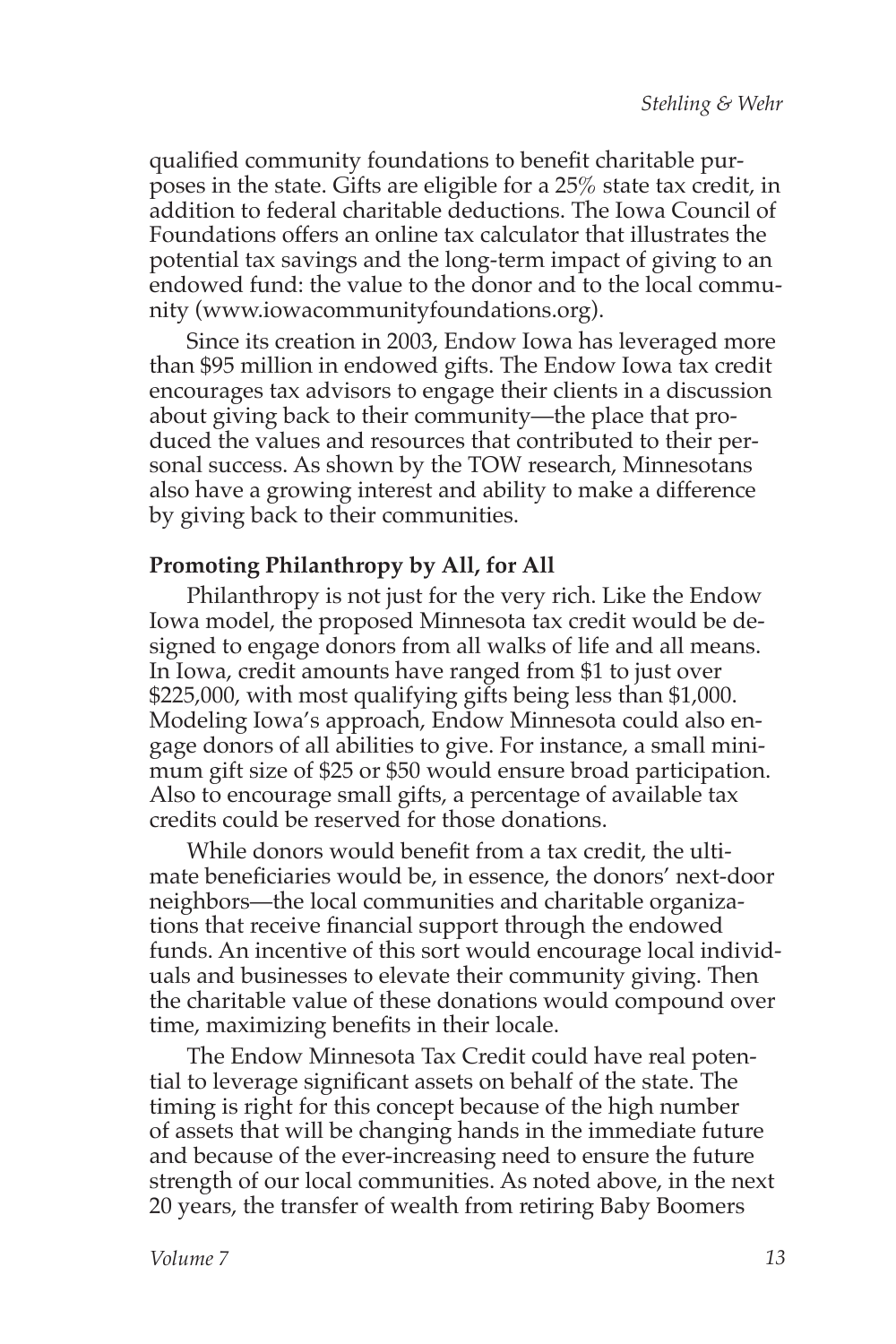will accelerate. Many of these Minnesotans may not realize how vital their accumulated resources will be to the places where they and their parents grew up, where their children went to school, and where they actively participated in a community of individuals who supported each other. By making an endowed gift to their community foundation, these retirees could receive a tax credit and ensure that their resources will be directed to the local causes about which they care the most. As time passes, they would be assured that their community foundation will have the skills to manage funds and distribute resources appropriately, all while having the best interests of local people at heart.

#### **Better Places to Live, Work and Play**

Grantmakers of all types—but especially community foundations—make all Minnesota communities better places to live, work and play. They do this by improving rural and urban quality of life, by investing in new and growing businesses, and welcoming and serving all state residents, especially the state's diverse newcomers. Minnesota has 88 community and other public foundations located throughout the state. Each defines its mission differently, but their essence is fostering philanthropy to improve community quality of life. They are publicly supported philanthropic organizations operated by and for the benefit of a specific community or population, area of interest, or geographic area. They use endowed and other funds to build partnerships and tackle tough community problems.

Community and public foundations work actively on myriad projects, all with the intent of improving quality of life. For instance, the Mankato Area Foundation contributes to the area's vibrancy, beauty, and culture through its support of the area's parks, orchestra, and historical society. In addition, the foundation supports educational and civic opportunities for area citizens—with a goal of producing educated, empowered, competent citizens to meet community needs (www.mankatoareafoundation.com).

The Central Minnesota Community Foundation, with its affiliates Alexandria Area Community Foundation, Brainerd Lakes Area Community Foundation, and Willmar Area Community Foundation, convene people to work on community problems, connect people and resources to build a better com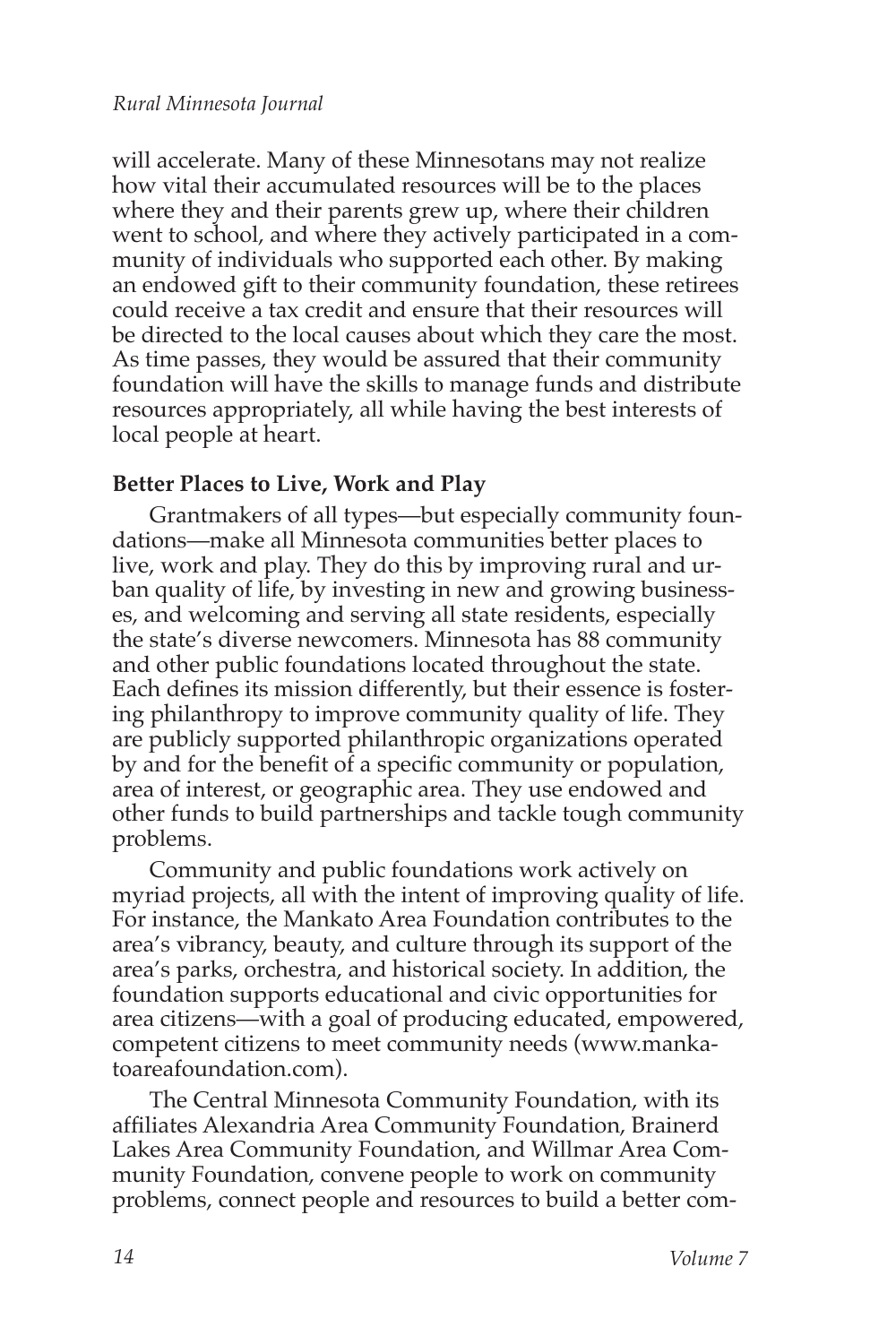munity, and honor individuals who improve community. The foundation recently helped launch www.aroundthecloud.org, an online repository of arts and cultural information that area residents use to search for events and buy tickets (www.communitygiving.org/pages/CentralMinnesotaCommunityFoundation).

Community foundations are also instrumental in both attracting and welcoming new residents and allowing long-time citizens to remain in areas they have long called home. For example, the Rochester Area Foundation encourages new residents to put down roots with its First Homes initiative, which works to ensure an adequate supply of starter homes for working families. Since its 2001 start, First Homes has provided access to housing for more than 1,000 households (www. rochesterarea.org).

Other community philanthropy organizations in Greater Minnesota include the six Minnesota Initiative Foundations—located in Bemidji, Duluth, Fergus Falls, Hutchinson, Little Falls, and Owatonna—which work to strengthen the communities and economies of their regions. These foundations were created by The McKnight Foundation in 1986, an especially tough time for rural Minnesota. Farmland prices had collapsed, iron mining was falling off, jobs were disappearing, and communities were in decline. Twenty-five years later, Greater Minnesota communities are more vibrant places, thanks in part to the work of these nationally recognized foundations. In their first quarter century, the Minnesota Initiative Foundations gave nonprofits 19,360 grants totaling \$120.4 million, made 3,410 business loans totaling \$174.5 million, and created or secured 37,420 quality jobs (Minnesota Initiative Foundations, 2012).

Since 1986, Duluth-based Northland Foundation has prioritized projects, programs, and services to improve the lives of older adults in the region. In 2006, the foundation launched Northland Assisted Living, which builds and manages assisted living facilities. Northland Villages opened in McGregor in 2007 and in Buhl in 2009, and in 2011, the foundation added a third community in Hoyt Lakes. The facilities enable seniors from rural communities to age in place and remain as independent as possible, help small communities retain population, and offer stable, meaningful employment for area residents (www.northlandfdn.org).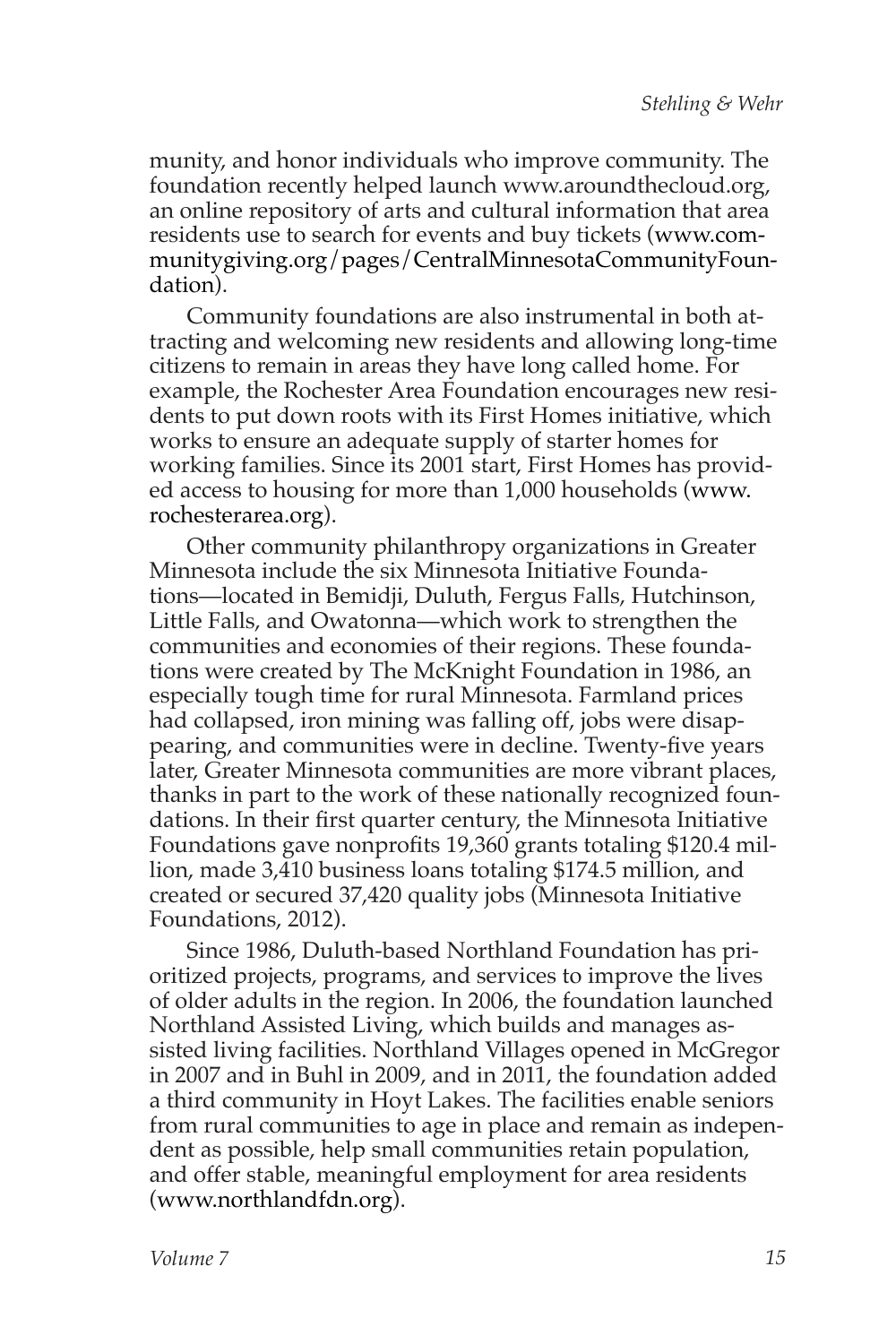Often foundations tackle tough community problems that others are hesitant to take on. Since 1997, Fergus Falls-based West Central Initiative has been under contract with the Minnesota Department of Transportation to do transit planning in its nine-county region. The area lacked a Regional Development Commission, so the foundation became the first nonprofit, non-governmental entity in the nation to be designated an economic development district. Inadequate transit—often thought of as a big-city concern—is also a challenge in Greater Minnesota, where gaps in service, funding, and information leave residents without rides to work, school, medical appointments, and elsewhere. In 2011, as part of a transit coordination study, the West Central Initiative inventoried all available transit providers in the region—from school, Head Start, and veterans' home buses to private taxi services, public transit, and many more. Because transportation funding is not increasing at the rate that needs are, it makes sense to maximize the use of all vehicles. Upon completion of the study, the data were analyzed to determine issues and gaps by geography, day of the week, and time of day and to identify remedial strategies (www.wcif.org).

#### **Facilitating Economic Development**

Across the state, residents must be able to earn a living relatively close to where they live. Foundations facilitate economic development in unique ways. For example, Bemidjibased Northwest Minnesota Foundation has hosted two IDEA Competitions. The contests help local entrepreneurs take innovative product ideas from concept to commercialization. Winners receive \$10,000 each to advance their breakthrough ideas (www.nwmf.org).

Little Falls-based Initiative Foundation is working to support local businesses as they expand into international markets. The foundation believes the economic impact of these companies' successes will be felt at home in Minnesota. International exporting can bring new revenue, which creates quality jobs and contributes to thriving communities (www.ifound. org).

The Southern Minnesota Initiative Foundation (SMIF), located in Owatonna and serving a 20-county region in southeastern Minnesota, promotes economic prosperity by investing in new businesses. Bio-Plastic Solutions, a Blooming Prairie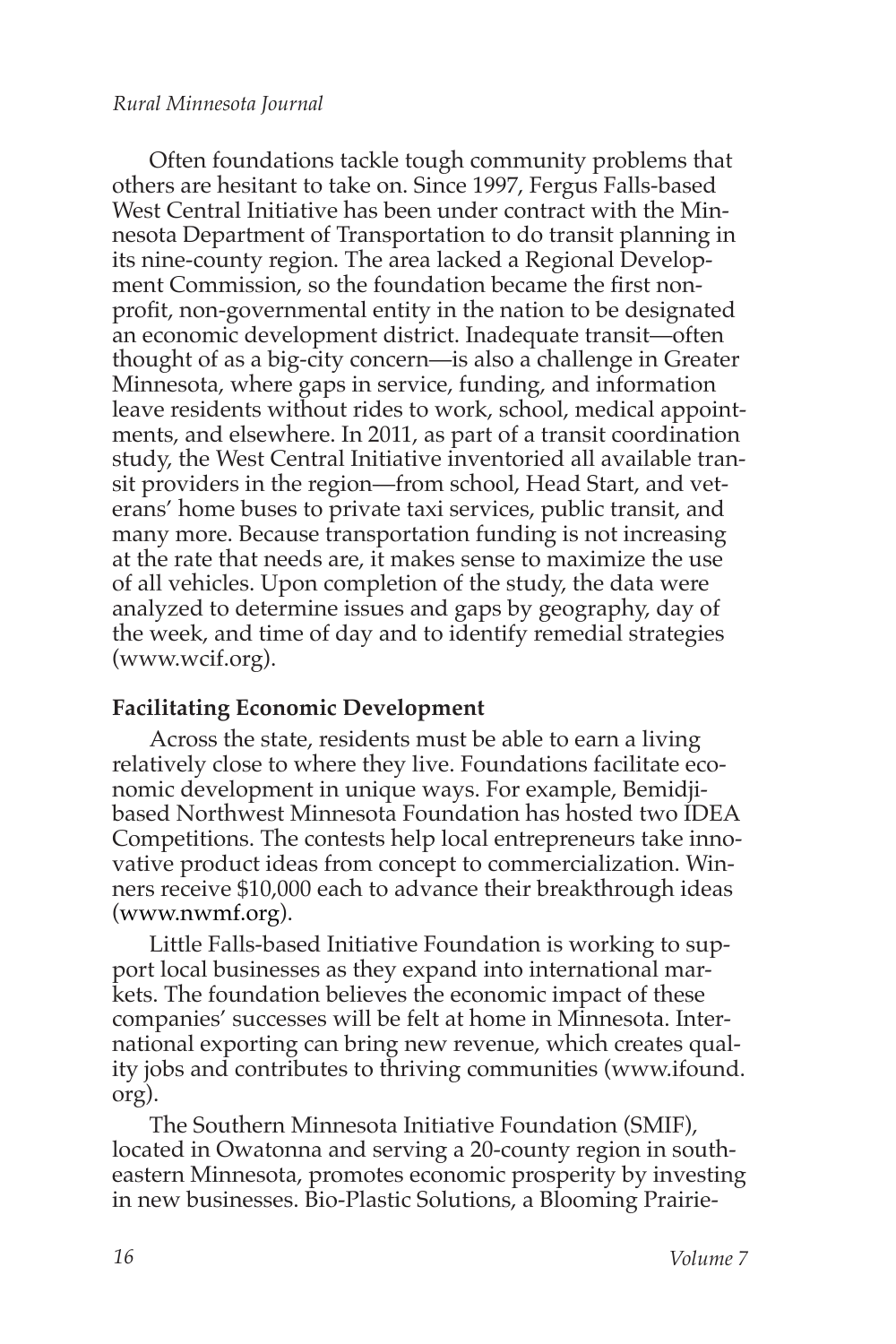based manufacturer, is just one business that has benefited from loans, technical assistance, and mentoring provided by SMIF. The company is one of the first in the nation to make furniture and building components from corn-based plastic and was awarded its first patent in 2010 (www.smifoundation. org).

## **Strong Businesses, Strong Communities**

While community foundations work actively to enrich rural Minnesota, businesses large and small also exert philanthropic impact to improve quality of life across the state. Towns and counties often partner with local business to solve problems and address community issues. And businesses contribute to local communities in countless other ways, including by making cash and in-kind product contributions and providing volunteers.

The generosity of Minnesota's business community serves as an example to businesses around the globe. Minnesota Business Gives, a statewide program started by the Minnesota Council on Foundations and now housed at the Minnesota Chamber of Commerce, motivates, educates, and recognizes local businesses for the important and significant contributions they make to their communities. To date, more than 30 local chambers of commerce from across the state are partners in local Business Gives programs (Minnesota Chamber of Commerce, 2010).

According to the Minnesota Council on Foundation's Annual Grantmaker Rankings, Target topped the list of Minnesota's corporate grantmakers in 2010 (the latest year for which complete data are available). That year, Target made grants of \$131 million, of which 21%, or \$27.5 million, stayed in the state (Minnesota Council on Foundations, Top Corporate Grantmakers, 2011). Although Target is headquartered in Minneapolis, the company gives back to all communities where it does business, including 25 Greater Minnesota stores (www.target. com).

Large corporate grantmakers located in Greater Minnesota include Rochester-based Mayo Clinic, which is 19th on the Minnesota Council on Foundation's 2010 list of the state's top corporate grantmakers. In 2010, Mayo Clinic granted \$3.1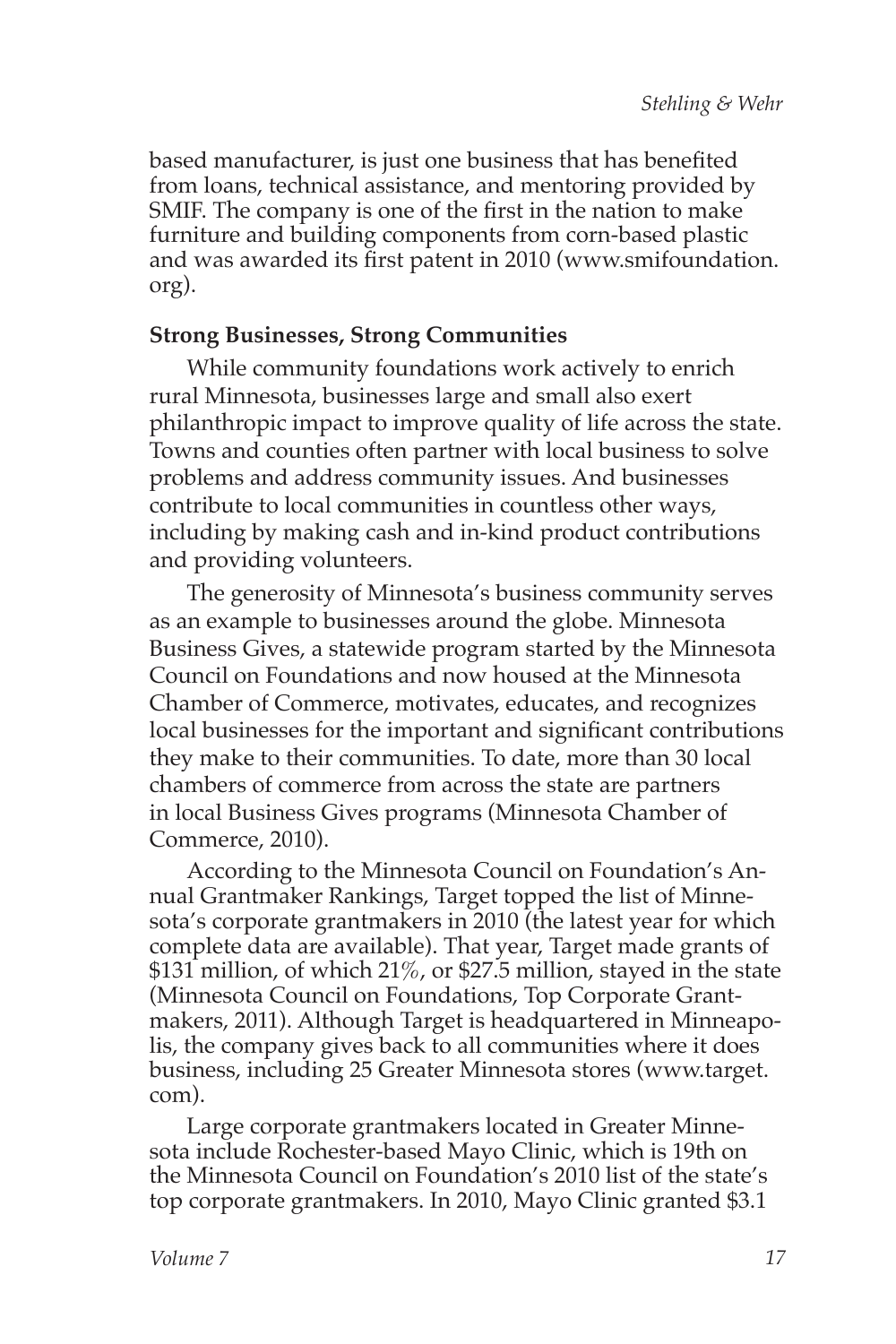million, of which 66%, or more than \$2 million, stayed in the state (Minnesota Council on Foundations, Top Corporate Grantmakers, 2011). Mayo Clinic partners with others, including the Rochester Area Foundation, to sustain and enhance the communities where its employees live and work. It helps ensure that new residents are warmly welcomed, children attend good schools, workers are well trained and everyone has the opportunity to live healthfully and thrive (www.mayoclinic. org).

Federated Insurance Foundation Inc., located in Owatonna, is 21st on the 2010 list of top Minnesota corporate grantmakers (Minnesota Council on Foundations, Top Corporate Grantmakers, 2011). That year, it granted \$2.8 million, of which 98%, or \$2.74 million, remained in Minnesota. The company supports the United Way in communities where it has offices, encourages employee volunteerism, and helps youth and youth mentoring programs succeed. In 2005, the company established the Federated Challenge® event to raise funds and awareness for Minnesota's Big Brothers Big Sisters chapters (www.federatedinsurance.com).

Rural Minnesota also benefits from the philanthropic efforts of numerous other businesses and from the volunteer endeavors of their employees. The CHS Foundation—the major giving entity of CHS Inc., a Fortune 100 energy, grains, and food company with a presence in virtually every county and town in Minnesota—invests in the future of rural Minnesota and other states where it works. It funds scholarships for students pursuing careers in the agricultural industry, supports rural youth and adult leadership development, and invests in programs that develop and enhance understanding of the cooperative business model. In addition, CHS supports an annual employee giving campaign through the United Way and encourages employees to volunteer in communities where they live and work (www.chsfoundation.org).

Likewise, AgStar Financial Services, a cooperative owned by its client-stockholders, created the AgStar Fund for Rural America in 2001 to extend its commitment to the agricultural community. The program underscores the company's dedication to agriculture and addresses issues facing rural America. In 2011, AgStar donated more than \$600,000 to organizations across its 69-county service area in Minnesota and northwest Wisconsin to address issues including under-education and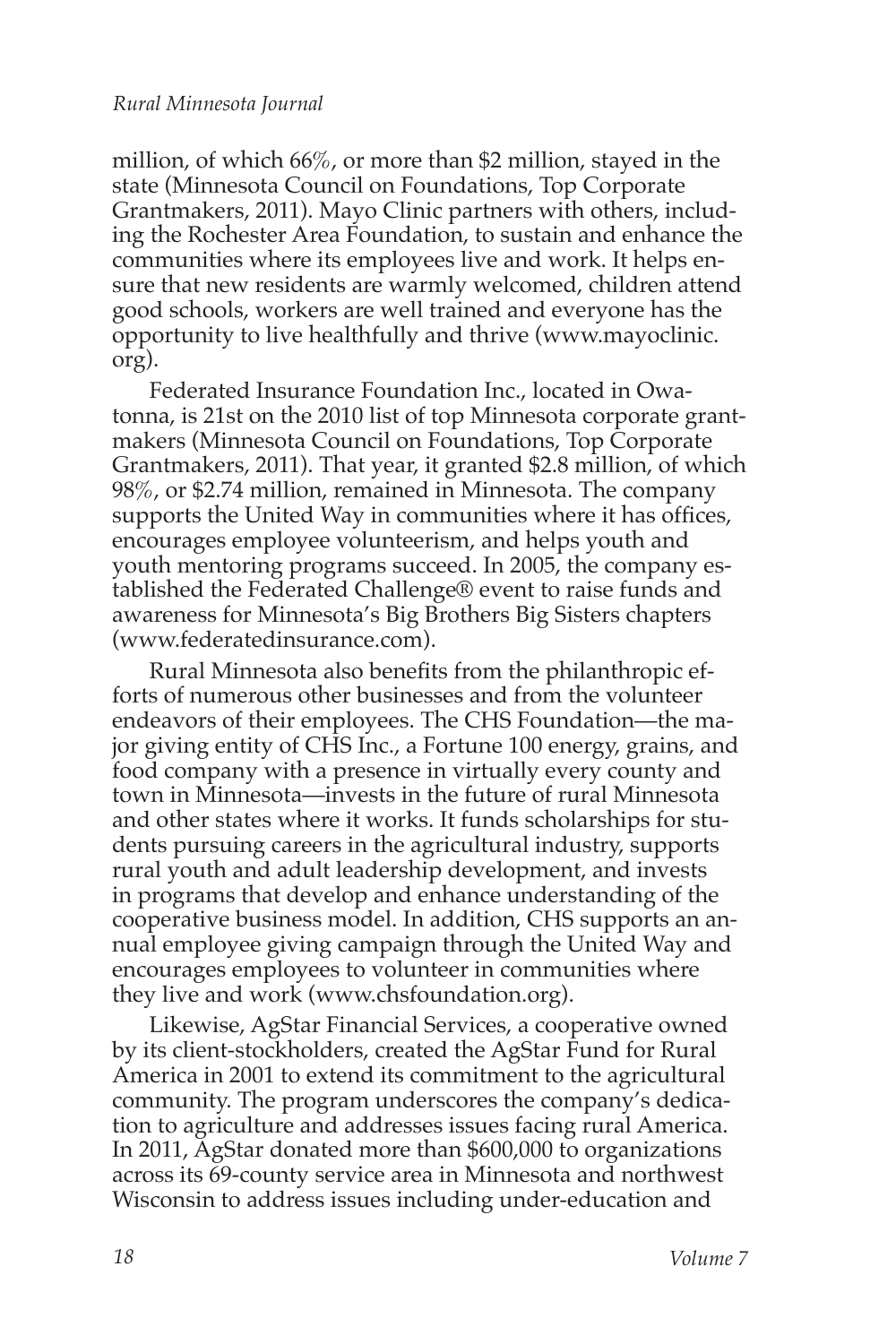minimal funding for students and minorities (www.agstar. com).

Land O'Lakes Inc., a national farmer-owned food and agriculture cooperative that does business in all 50 states and in more than 60 countries, is also headquartered in Minnesota. Since the Land O'Lakes Foundation was established in 1996, it has awarded more than \$14 million in grants through a variety of programs. In 2009 the Land O'Lakes Foundation introduced Feeding Our Communities, a program dedicated to alleviating hunger locally, nationally, and globally (www.landolakesinc. com).

Tastefully Simple, a direct-sales convenience food company based in Alexandria, is another national business having a big impact locally. Since the company began in 1995, it has lived its core value of nurturing the community with donations of more than \$6 million to charitable organizations with missions ranging from mentoring children to preserving the environment (www.tastefullysimple.com).

### **Private Family and Independent Foundations Active in Rural Areas**

Among Greater Minnesota grantmakers, private foundations gave \$55.3 million, or 56% of total grant dollars paid in 2009. Greater Minnesota's largest grantmaker is Blandin Foundation, a private independent foundation located in Grand Rapids (Minnesota Council on Foundations, Top Grantmakers, 2011).

Charles K. Blandin established the Blandin Foundation in 1941 to aid and promote Grand Rapids, the town that was his longtime home and home to the paper mill that bore his name. Upon his death, Blandin wanted his assets to perpetuate the betterment of rural communities, especially those in the Grand Rapids area. Today the foundation works toward healthy communities grounded in strong economies where benefits and burdens are widely shared, and it invests in projects others are reluctant to tackle. Since 2003, the Blandin Broadband Initiative has helped rural communities optimize their use of broadband-based technologies to improve their competitiveness in a global economy. It believes that expanding the use of broadband technology increases the potential to retain jobs in rural areas, grows new markets

*Volume 7*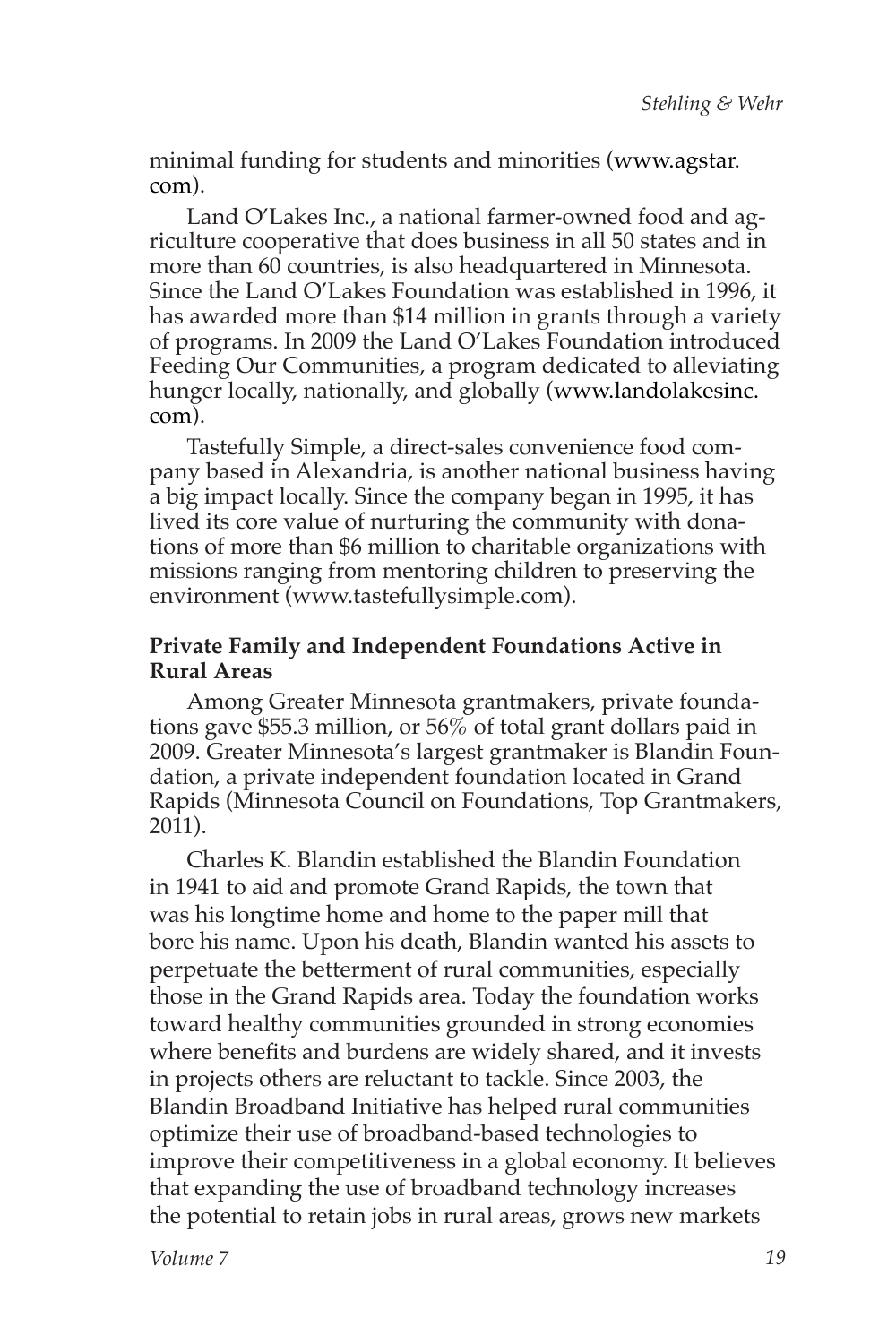for business, strengthens health care, enhances educational access, and improves quality of life. According to the Blandin Foundation, without adequate broadband access and technologically literate populations, rural communities will be unable to compete in the future (www.blandinfoundation.org).

Since its inception in 1944, the Otto Bremer Foundation also a private, independent foundation—has worked in communities across Minnesota, North Dakota, and Wisconsin that are home to Bremer Banks. It helps build healthy, vibrant communities where basic needs are met, mutual regard is prized and opportunities for economic, civic, and social participation are within everyone's reach. In 1886, Otto Bremer came to Minnesota as a German immigrant, started work as a bookkeeper and eventually become chairman of American National Bank. His knowledge and concern for the strengths and hardships of the rural and immigrant experience, coupled with his commitment to rural banks, became the cornerstone of the Otto Bremer Foundation. Today the foundation prioritizes opportunities with the potential to move communities forward in meaningful, powerful, and broad-based ways (www.ottobremer.org).

Founded in 1934 by James J. Hill, the Northwest Area Foundation works in Minnesota and the seven other states once served by the Great Northern Railway. It supports organizations that move people out of poverty and toward sustainable prosperity and makes grants to benefit low-income populations in rural, urban, and American Indian reservation communities. It also leverages its influence by fostering or joining coalitions; supporting and advancing initiatives; and sponsoring forums, research, and advocacy.

Over the years, the Northwest Area Foundation has dedicated more than 30% of its grant dollars to programs that support poverty-reduction and prosperity-building programs among Native Americans. In 2011, the foundation launched its Native American Social Entrepreneurship Initiative, a strategy designed to stimulate the local economy on reservations with a long-term goal of building a powerful network of nativeowned businesses that over time will create new jobs and a thriving community (www.nwaf.org).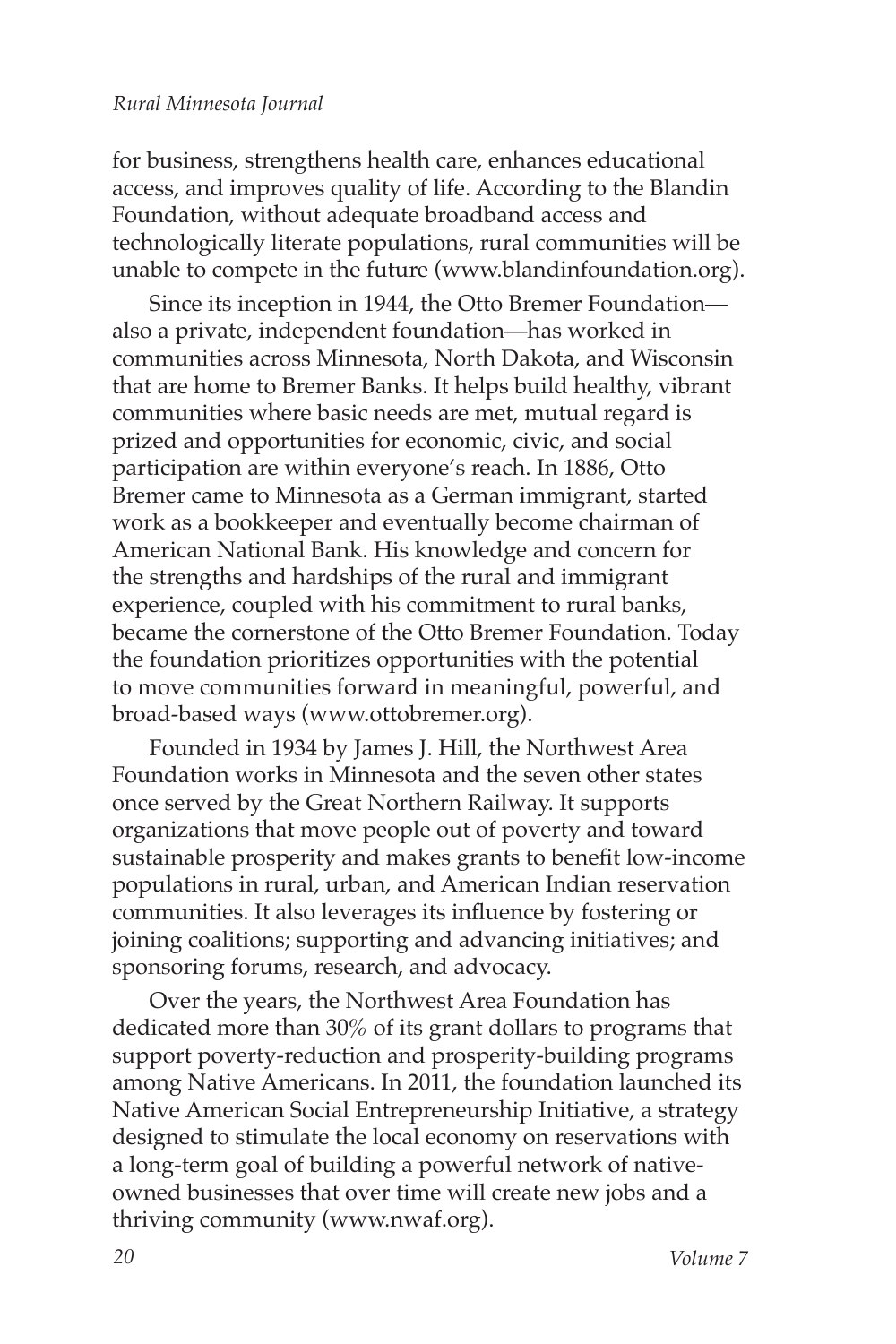#### **Welcoming Diverse Residents**

Like Northwest Area Foundation, many Minnesota grantmakers contribute to community quality of life by welcoming and valuing all members of the community, efforts that will only grow in importance as Minnesota becomes more diverse. In 2006 The Saint Paul Foundation took intentional action to foster diversity and encourage equity by launching the *Facing Race: We're all in this together®* initiative. In 2010, this program, which offers facilitated opportunities for staff of nonprofits, businesses, and government to talk about race, was expanded statewide with new funding from the Kellogg Foundation. Well-received dialogues have now taken place across Minnesota, engaging more than 1,700 people since 2011 (www.facingrace.org).

The Duluth area also has a history of tackling tough diversity issues with the help of community foundations. In the summer of 2003, as a lead-up to elections, the Duluth Superior Area Community Foundation encouraged respectful discussion with *Speak Your Peace: The Civility Project.* The endeavor championed nine tools of civility (e.g., pay attention, take responsibility, apologize, give constructive criticism, etc.) and encouraged citizens to use them to communicate in respectful and effective ways. Resolutions adopting the tools were passed by governing bodies in Duluth, Superior, WI, and surrounding counties, where they were used to manage meeting conduct. An accompanying curriculum was taught in area schools, and posters still hang in classrooms and offices. In 2011, the initiative won the first-ever Ethical Citizens' Award from the state of Minnesota. And in the approach to the 2012 elections, the foundation has embarked on *Speak Your Peace II*, a renewed effort to use the tools to encourage civil debate (www.dsaspeakyourpeace.org).

#### **Creating Thriving Rural Communities**

No matter how demographics are changing, or what economic challenges must be faced, Minnesota grantmakers and individual donors are ready to do everything possible to build strong communities throughout the state. Through the Endow Minnesota Tax Credit concept, the Minnesota Council on Foundations is supporting one more way to ensure local communities thrive today and in the future, by providing extra incentives for individuals to contribute to endowments at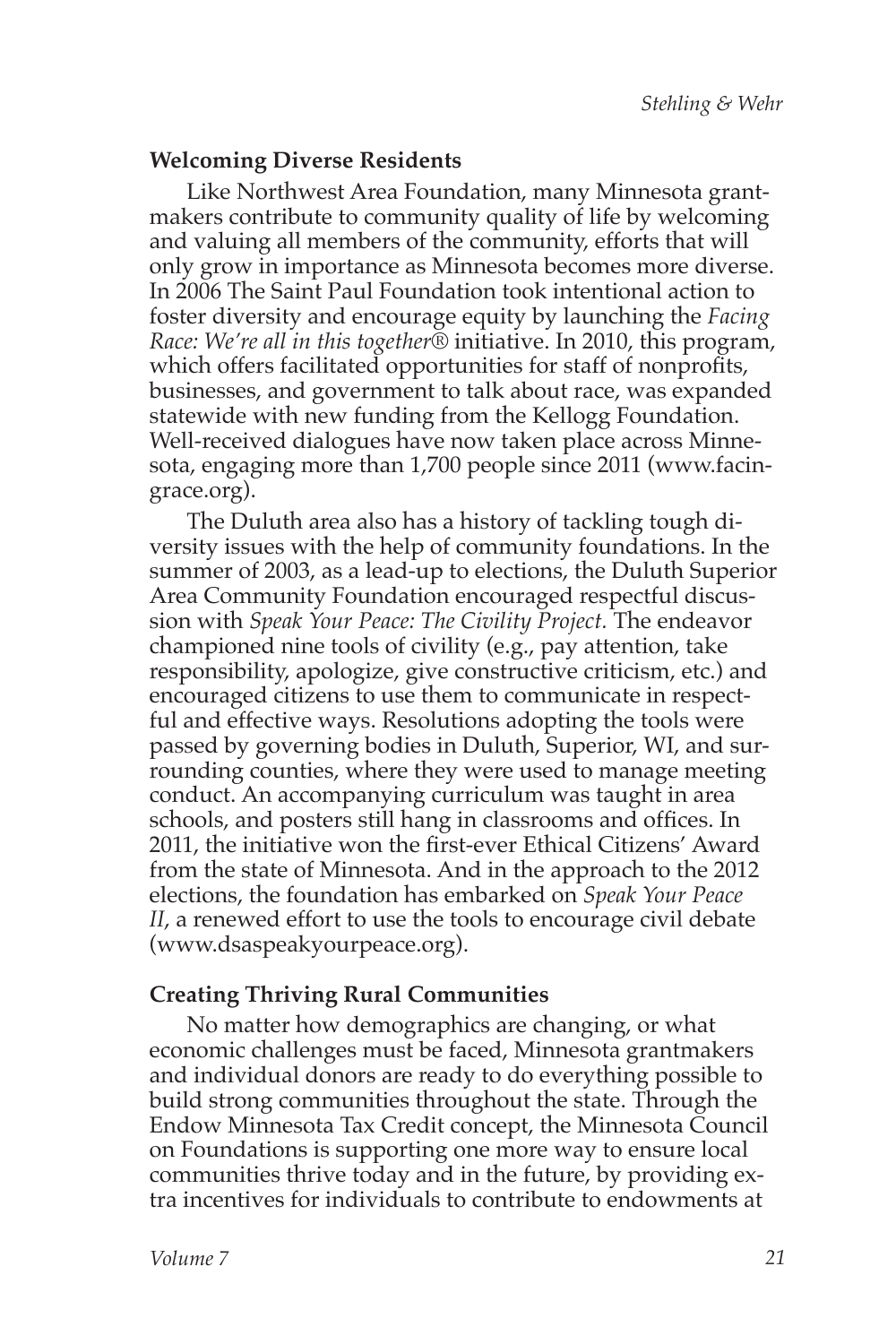community foundations.

These endowments are like a gift that keeps on giving, benefiting everyone in a locale. They are a steady, long-term source of support to communities small and large, rural and urban. Foundation giving sustains nonprofits, fosters innovation, creates jobs and healthy economic climates, and much more. Community and public foundations in the state grant about \$160 million annually. If foundation assets were built up and grantmaking was boosted by 25%, 50% or 75% each year, much more could be accomplished.

Could community foundation grantmaking rise that dramatically? As noted above, the recently completed Minnesota Generational Transfer of Wealth study indicates that more than \$47.9 billion will be transferred from one generation to the next in Minnesota over the next 20 years. If only 5% of that amount were placed in endowments, \$2.4 billion would be set aside for use by local communities in perpetuity. Year after year, this would translate into approximately \$120 million more in annual grants to meet local needs and build stronger communities.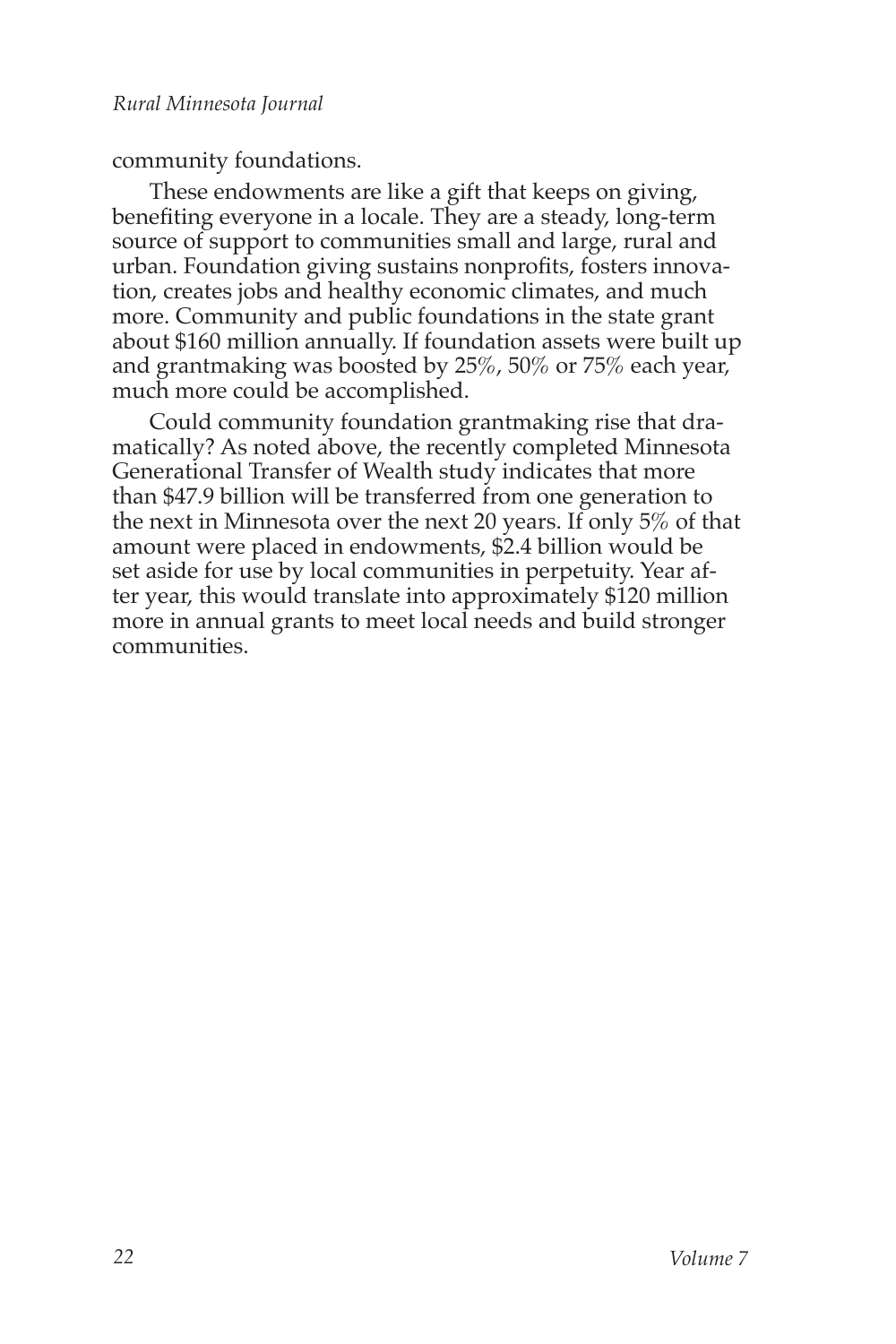# **Bibliography**

Havens, J. J., & Schervish, P. G. (1999). *Millionaires at the Millennium: New Estimates of the Forthcoming Wealth Transfer and the Prospects for a Golden Age of Philanthropy.* Boston: Boston College, Social Welfare Research Institute.

Lubov, A. (2011). *Minnesota Generational Transfer of Wealth Study.* Minneapolis: Minnesota Initiative Foundations and Minnesota Council on Foundations.

Miller, P. W. (2009, August 20). Luverne bachelor farmer leaves \$2.9 million to scholarship. *Star Tribune* , p. http://www.startribune.com/templates/Print\_This\_Story?sid=53715837.

Minnesota Chamber of Commerce. (2010). *Minnesota Business Gives: Minnesota Chamber of Commerce*. Retrieved April 24, 2012, from Minnesota Chamber of Commerce: http://www.mnchamber.com/foundation/businessgives.cfm

Minnesota Council on Foundations, Giving in Minnesota. (2011). *Giving in Minnesota, 2011 Edition.* Research. Minneapolis: Minnesota Council on Foundations.

Minnesota Council on Foundations, Top Corporate Grantmakers. (2011, November). *Top 25 Minnesota Corporate Grantmakers, 2010*. Retrieved May 15, 2012, from Minnesota Council on Foundations: http://www.mcf.org/system/asset\_manager\_ pdfs/0000/1724/2010\_top25corp.pdf

Minnesota Council on Foundations, Top Grantmakers. (2011, November). *Top 50 Minnesota Grantmakers by Grants Paid, 2010*. Retrieved May 22, 2012, from Minnesota Council on Foundations: http://www.mcf.org/system/asset\_manager\_ pdfs/0000/1727/2010\_top50grants.pdf

Minnesota Department of Employment and Economic Development. (2012). *Compare Minnesota Tool*. Retrieved May 7, 2012, from Positively Minnesota: http://www.positivelyminnesota. com/mwa/deed/comparemn.aspx

Minnesota Initiative Foundations. (2012). *About Us*. Retrieved April 19, 2012, from Greater Minnesota: http://www.greaterminnesota.net/about\_us.php